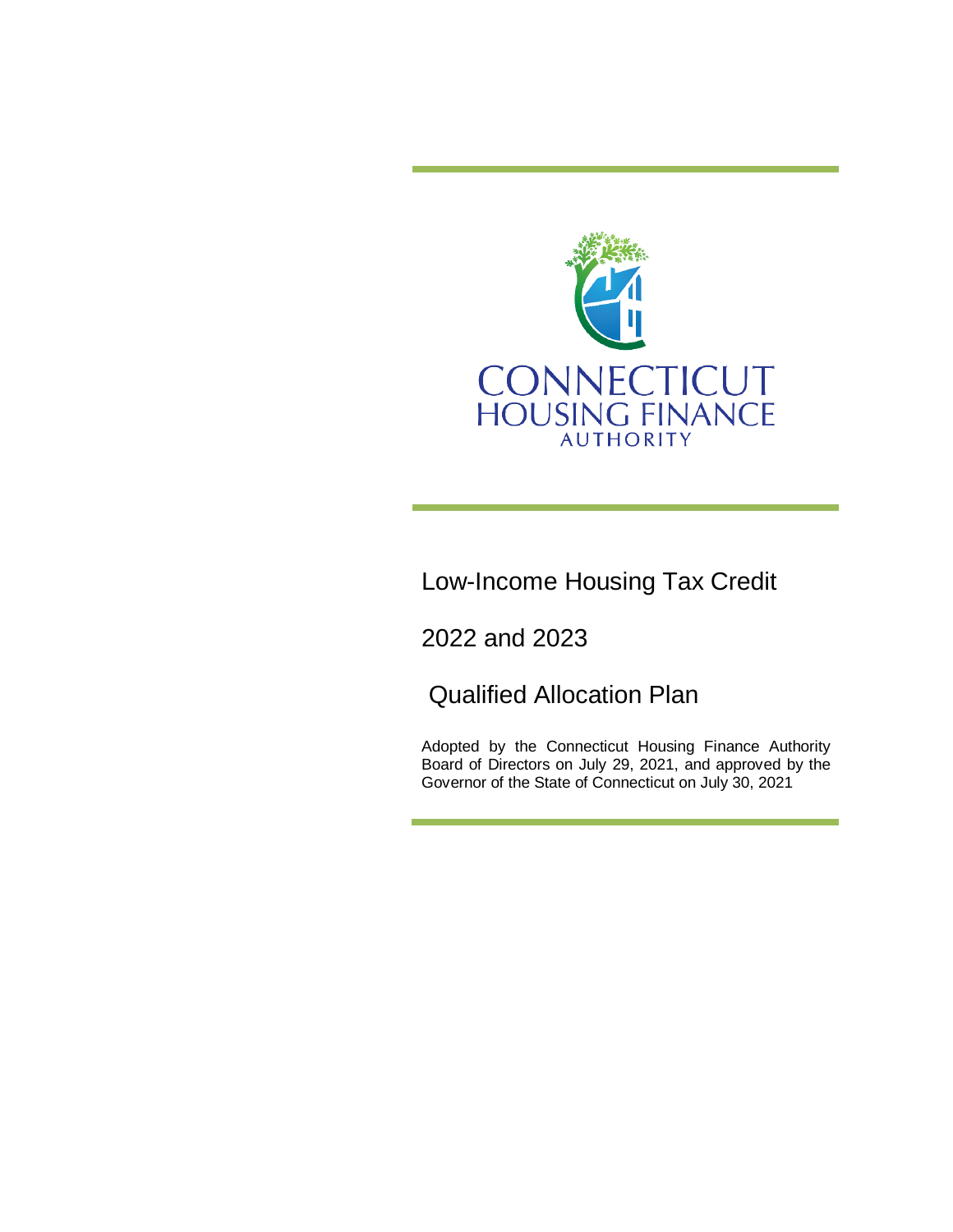# **Table of Contents**

- I. Governing Authority -- **Page 3**
- II. State Housing Plans -- **Page 5**
	- A. ConPlan -- **Page 5**
	- B. C&D Policies Plan -- **Page 5**
	- C. Analysis of Impediments to Fair Housing Choice 2015 -- **Page 6**
- III. Credit Award Process **Page 7**
	- A. Basic Threshold Requirements **Page 7**
	- B. Financial Feasibility **Page 11**
	- C. Preservation and New Construction Classifications **Page 12**
	- D. Preservation Classification Priority Ranking **Page 13**
	- E. New Construction Classification Competitive Point Ranking Categories – **Page 14**
	- F. New Construction Classification Tie Breaker Policy **Page 16**
	- G. Qualified Non-Profit Set-Aside **Page 16**
	- H. New Construction Classification Competitive Points **Page 17**
		- 1. Rental Affordability **Page 17**
		- 2. Financial Efficiency & Sustainability **Page 19**
		- 3. Local Impact **Page 21**
		- 4. Opportunity Characteristics **Page 25**
		- 5. Qualifications & Experience **Page 26**
- IV. Projects Finance with Tax Exempt Bonds **Page 28**
- V. Tax Credit Compliance Monitoring **Page 29**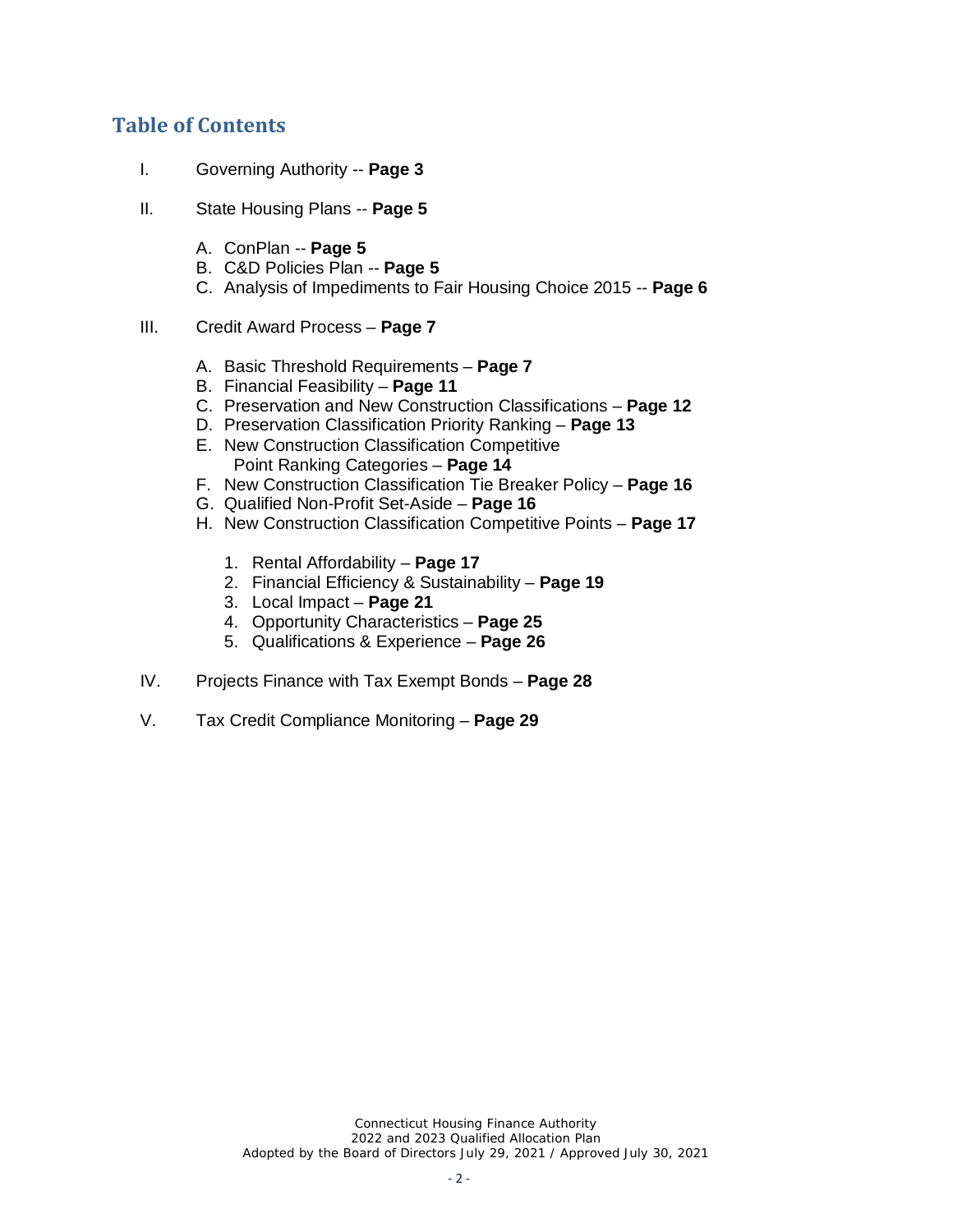# **I. GOVERNING AUTHORITY**

This 2022 and 2023 Qualified Allocation Plan (the "Plan") hereby establishes procedures for the reservation, allocation and compliance monitoring of the federal Low-Income Housing Tax Credit Program (the "LIHTC Program") in the State of Connecticut (the "State") and establishes policies, procedures and requirements for the use of federal Low-Income Housing Tax Credits (the "Credits") in the State in order to meet the purposes contained in Section 252 of Public Law No. 99-514 (October 22, 1986), known as the federal Tax Reform Act of 1986, as amended and as codified in Section 42 of the Internal Revenue Code (the "Code"). The Connecticut Housing Finance Authority (the "Authority") is a public instrumentality and political subdivision of the State created by virtue of Chapter 134 of the Connecticut General Statutes (as amended, the "Act"). The Authority is designated as the housing credit agency for the State and has adopted the Plan in order to set forth selection criteria to be used to determine housing priorities which are appropriate to local conditions in the State in accordance with the requirements set forth in Section 42(m) of the Code and with other applicable law. LIHTC Program applicants, awardees and other participants in the State shall be subject to, and shall be required to comply with, all rules and requirements governing the LIHTC Program set forth herein and set forth in: the Act, other applicable provisions of the Connecticut General Statutes, Section 42 of the Code, other applicable sections of the Code, and all federal and state administrative and regulatory law promulgated thereunder, including, without limitation, all Internal Revenue Service ("IRS") regulations, revenue rulings, procedures and notices and all applicable provisions of the procedures (the "Procedures") adopted by the Authority in accordance with the Act and Section 1-121 of the Connecticut General Statutes. In the event that any statutory, administrative or regulatory requirements governing the LIHTC Program are changed, amended or modified, applicants, awardees and other participants in LIHTC Program shall be subject to such changes, amendments or modifications and such changes, amendments and modifications are incorporated herein.

In addition, each Application (as defined below) submitted in accordance with the Plan, and any resulting reservation award or allocation, shall be subject to, and shall be required to comply with, all rules and requirements governing the LIHTC Program set forth in the following procedures, policies and other guidance materials published by the Authority (as amended, collectively, the "LIHTC Materials"):

- 1. Article IV(A) of the Procedures;
- 2. Article II of the Procedures;
- 3. The CHFA/DOH Consolidated Application (the "ConApp");
- 4. The CHFA 2022 and 2023 Multifamily Design, Construction and Sustainability Standards (the "Construction Standards");
- 5. The Authority's Board Very Low-Income Construction Employment Policy Statement (the "VLI Policy");
- 6. The Authority's Board Program Eligibility Requirements: Delinquent or Non-Performing Applicants Policy Statement (the "Eligibility Policy"); and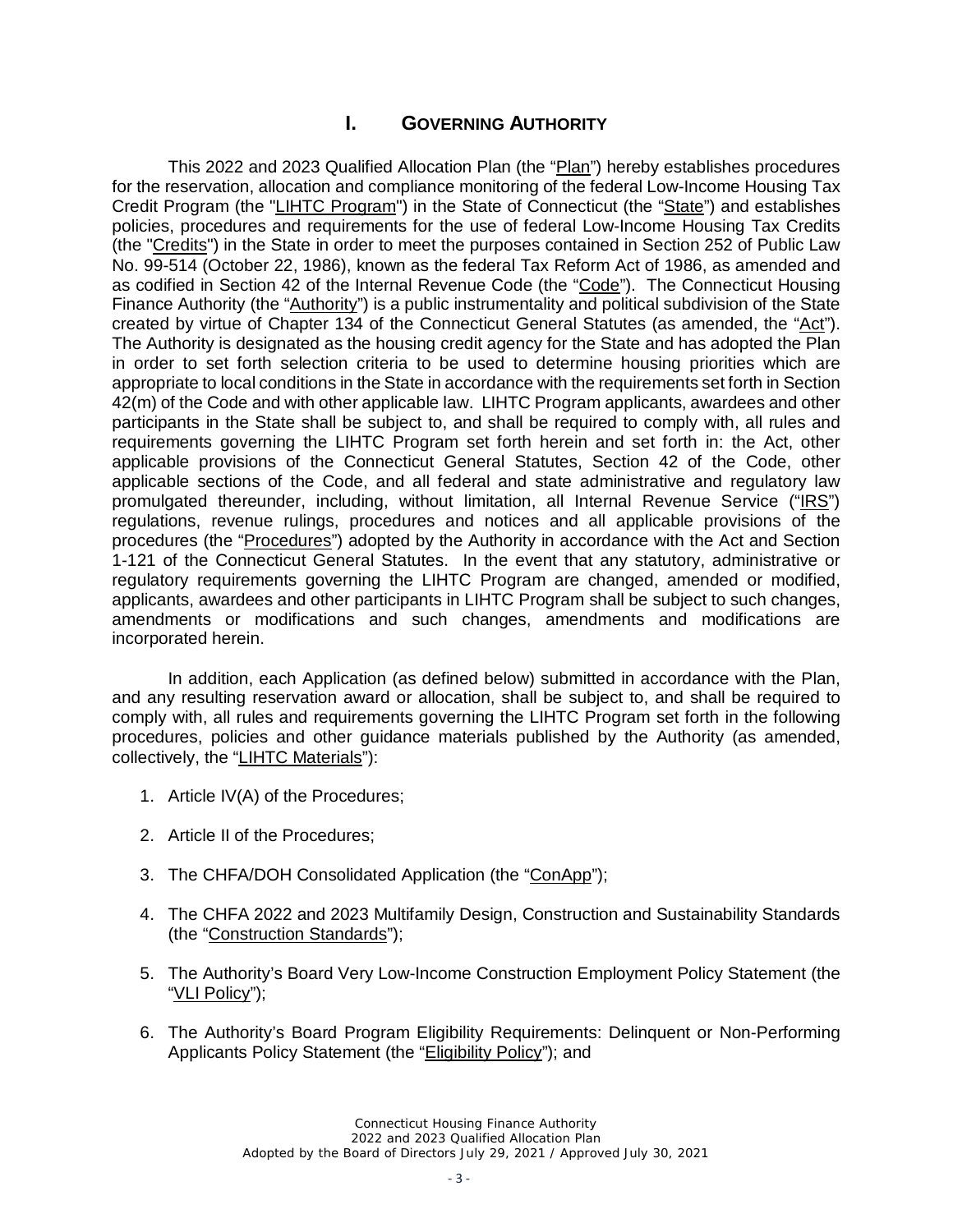7. The 2022 and 2023 Authority Guidelines, including, without limitation, the CHFA Low-Income Housing Tax Credit (LIHTC) Program Guideline, the CHFA Construction Guideline: Project Planning & Technical Services Review, the CHFA Low-Income Housing Tax Credit (LIHTC) Program Opportunity Characteristics Guideline, the CHFA Pre-Construction Guideline, the CHFA Supportive Housing Guidelines, the CHFA Market Study Guidelines, the Construction Guideline: Energy Conservation, the CHFA Hybrid Financing Structure Guidelines, the CHFA LIHTC Program Glossary of Terms and all other LIHTC Program and construction guidance or materials published in connection with the Plan (collectively, the "Guidelines").

In the event that any requirements or terms contained in the LIHTC Materials shall contain provisions contradictory, or in opposition to terms expressly set forth in the Plan, the terms or requirements set forth in the Plan shall be controlling and supersede any requirements in conflict therewith.

The Plan governs all applications (each an "Application") for proposed developments (each, a "Proposed Development") submitted by a developer or sponsor (together with any affiliate, subsidiary or other related party, as determined by the Authority, each an "Applicant") requesting 9% Credits (the "9% Credits") to be reserved from the 2022 and/or 2023 Credit Ceiling (as defined below) and/or requesting Credits in accordance with the requirements of Section 42(h)(4) of the Code (the "4% Credits"). Applications submitted for 9% Credits should be identified by the Applicant for consideration in either the Preservation Classification or the New Construction Classification, both of which are described further in Section III(C) below.

The amount of 9% Credits available for annual award and reservation pursuant to the Plan shall be equal to the annual amounts estimated by the Authority, in its sole discretion, to be available under Section 42(h)(3)(C) of the Code for the calendar years 2022 and 2023 (each annually, a "Credit Ceiling"), which amount shall include, without limitation, unused 9% Credits from prior calendar years, population based 9% Credits for the applicable calendar year, eligible returned 9% Credits and national pool 9% Credits. Notwithstanding the foregoing, in its sole discretion and in order to accomplish the objectives of the Plan, the Authority may make awards and reservations for the purpose of forward allocations from future year credit ceilings which may affect each annual Credit Ceiling.

In order to provide continuity and stability to the LIHTC Program development community, the Authority intends to make every effort to publish the estimated 2023 9% Credit ceiling to be administered under a qualified allocation plan adopted by the Authority upon the announcement of awarded reservations under the Plan, which estimate shall be subject to change.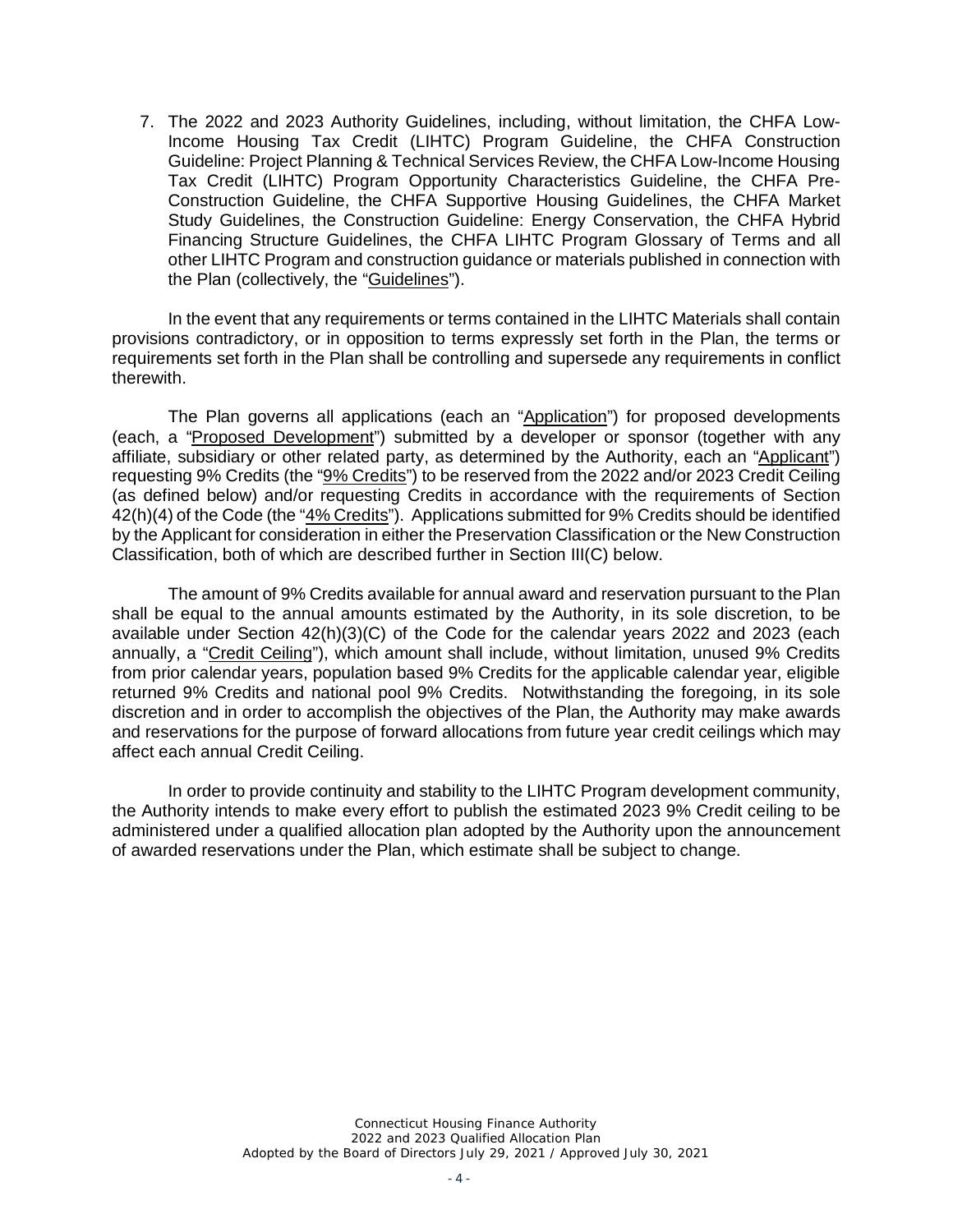# **II. STATE HOUSING PLANS**

The Authority and the State of Connecticut Department of Housing ("DOH") work closely to align the Plan with State housing policy. To that end, the focus of the Plan for 2022 and 2023 is on the most current priorities within State housing policy in support of the State's mission and vision to achieve a Connecticut where affordable housing, in strong, vibrant, and inclusive communities, is accessible to individuals and families across the state and homelessness is a thing of the past. The Plan for 2022 and 2023 distributes Points (as defined below) to reflect the State's priorities. It does this by ensuring consistency and coordination with the State of Connecticut's three long range and large scale Plans related to affordable housing: the Consolidated Plan for Housing and Community Development ("ConPlan"), the Conservation and Development Policies: The Plan for Connecticut (the "C&D Policies Plan"), and the Analysis of Impediments to Fair Housing Choice 2015 ("AI").

The Plan for allocating Credits in the State supports the needs and priorities as defined in the current State of Connecticut ConPlan and the current Annual Action Plan, as required by the National Affordable Housing Act of 1990 (the "National Housing Act"). The National Housing Act requires that the ConPlan govern the allocation of Federal funds by the State. The Plan will not undertake a separate needs assessment or establishment of goals and objectives, but incorporates by reference the needs assessment of the ConPlan and adopts its specific priorities for rental housing for use in the Plan. Additionally, the Plan similarly adopts relevant housing policies of the C&D Policies Plan and the AI.

#### **A. ConPlan**

The overall goal of the community planning and development programs covered by the ConPlan is to develop decent housing available to all, ensure a suitable living environment and expand economic opportunities principally for low- and moderate-income persons.

The affordable housing development objectives of the ConPlan adapted for use in the Plan may include the following:

- 1. Prevent and end homelessness.
- 2. Increase the supply of affordable housing, which includes preservation, rehabilitation and creation of affordable housing with the goal of expanding housing choice and opportunity.
- 3. Increase the supply of quality affordable housing in order to support economic growth and the development of stable and healthy communities and neighborhoods.
- 4. Make housing investments that support responsible growth and development in the state and the efficient use of existing infrastructure investment in transportation, water, sewer, and other utility systems.

#### **B. C&D Policies Plan**

Affordable rental housing development policies of the C&D Policies Plan adapted for use in the Plan incorporate the Growth Management Principles of the C&D Policies Plan, which call for revitalizing regional centers, expanding housing opportunity and choice, as well as concentrating investments that support both development and transportation. In addition, the Plan is also consistent with the C&D Policies Plan regarding its policy to promote, "housing mobility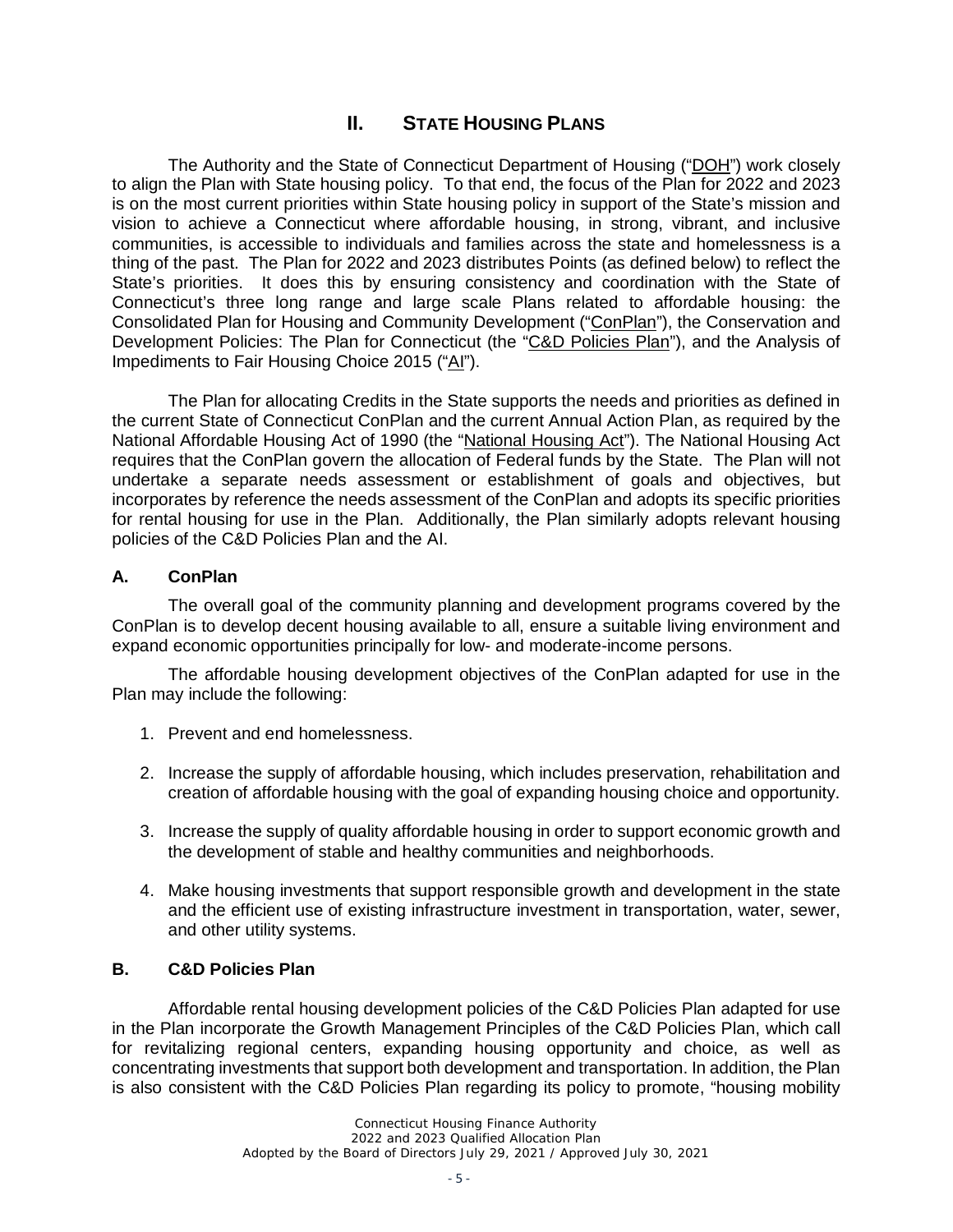and choice across income levels utilizing current infrastructure and the preservation of existing residential neighborhoods and housing stock." In accordance with C.G.S. § 16a-35d, exceptions may apply to the funding of growth-related developments located in priority funding areas and will be considered as applicable at the discretion of the Authority's Board of Directors.

#### **C. Analysis of Impediments to Fair Housing Choice 2015**

The AI is intended to satisfy the State's obligation to analyze the impediments to fair housing choice and to then take steps to overcome the impediments it identifies, in order to enable the State to more quickly overcome the barriers to full and equal access to safe, decent, affordable housing in economically vibrant, diverse communities statewide.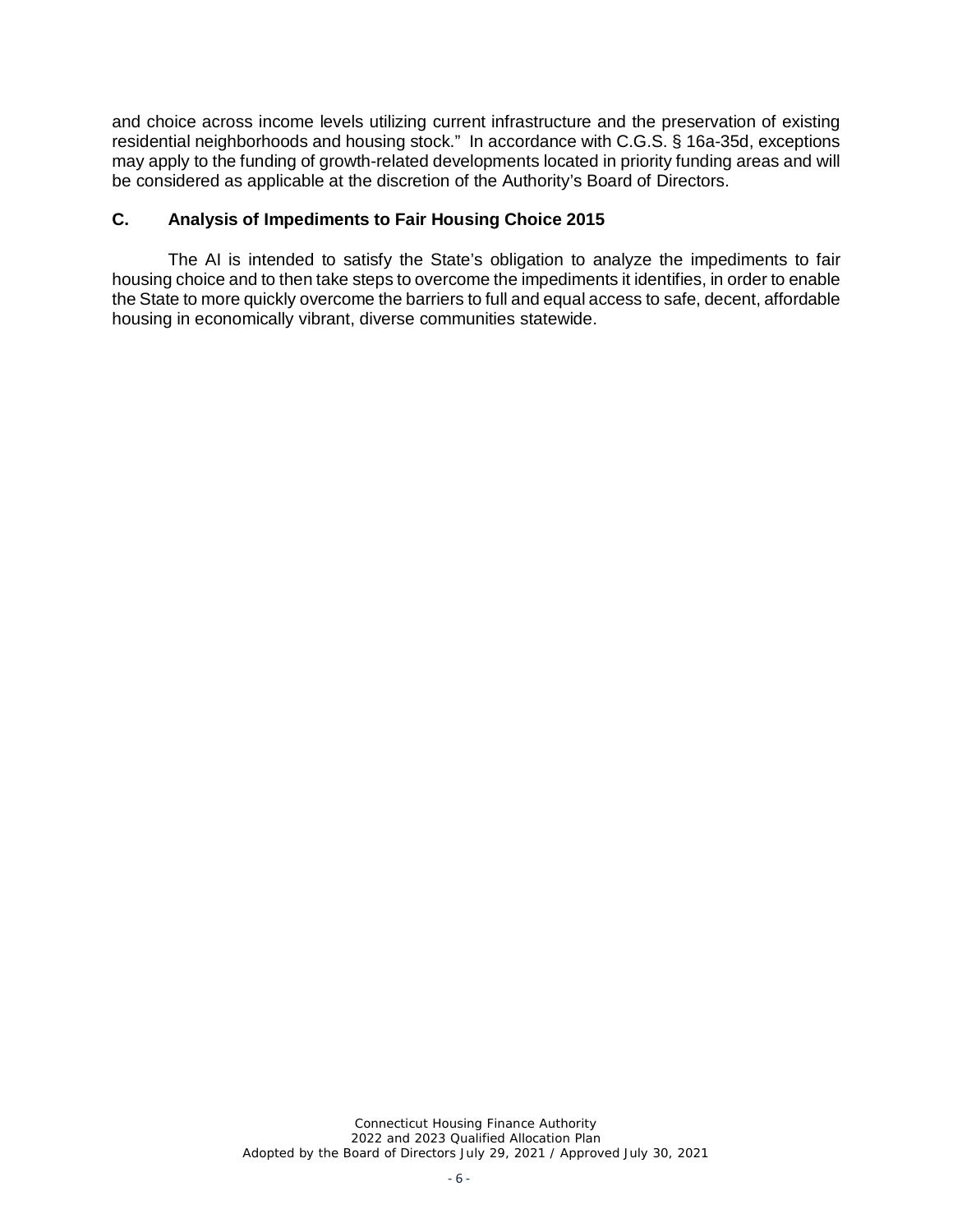# **III. CREDIT AWARD PROCESS**

Each Application for a Proposed Development received by the Authority on or before the applicable deadline published by the Authority from time to time: (i) seeking an awarded reservation of 9% Credits from an annual Credit Ceiling, or (ii) requesting an allocation of 4% Credits in accordance with the requirements of Section 42(h)(4) of the Code and the Plan, shall be evaluated for full compliance with the Basic Threshold Requirements (as defined below). *No Applications or included Application materials will be considered for review if they are submitted after the applicable deadline published by the Authority, provided, however, the Authority may seek clarification of any Application submissions in its sole discretion at any time.* All Completed Applications (as defined below) seeking an awarded reservation of 9% Credits from an annual Credit Ceiling shall be evaluated for their achievement of Financial Feasibility (as defined below) and shall receive a priority or competitive ranking described further in Sections III(C), III(D) and III(E) below.

In making such evaluations and rankings, the Chief Executive Officer – Executive Director shall have discretion to interpret the intent of the requirements set forth in the Plan and to evaluate and score applications accordingly in order to address the State's housing policy goals.

Notwithstanding anything contained herein to the contrary, awarded reservations for 9% Credits from an annual Credit Ceiling shall be Completed Applications (as defined below) that demonstrate Financial Feasibility (as defined below) and receive a priority or competitive ranking which is deemed by the Authority to be sufficient to receive an awarded reservation of 9% Credits from an annual Credit Ceiling.

The Authority's Board of Directors shall approve all awarded reservations of 9% Credits from each annual Credit Ceiling and the Board of Directors retains the full discretion to independently review proposed awarded reservations and not award 9% Credits on account of non-compliance with requirements of any adopted housing policies, standards, or objectives of the State.

#### **A. Basic Threshold Requirements.**

At any time during the Authority's review of Applications and in order to further the housing policies and goals of the Plan, the Chief Executive Officer – Executive Director shall have the discretion to determine that an Application is completed (each, a "Completed Application") upon the presentation of documented evidence demonstrating the Proposed Development's compliance with the following Basic Threshold Requirements (the "Basic Threshold Requirements"):

1. State Housing Policy. The Proposed Development shall address at least one (1) of the following State housing policy goal criteria set forth in the C&D Policies Plan:

- a. Enhance housing mobility and choice across income levels and promote vibrant, mixed-income neighborhoods through rental opportunities;
- b. Support adaptive reuse of historic and other existing structures for use as residential housing;
- c. Support local efforts to develop appropriate urban infill housing and neighborhood amenities to make better use of limited urban land;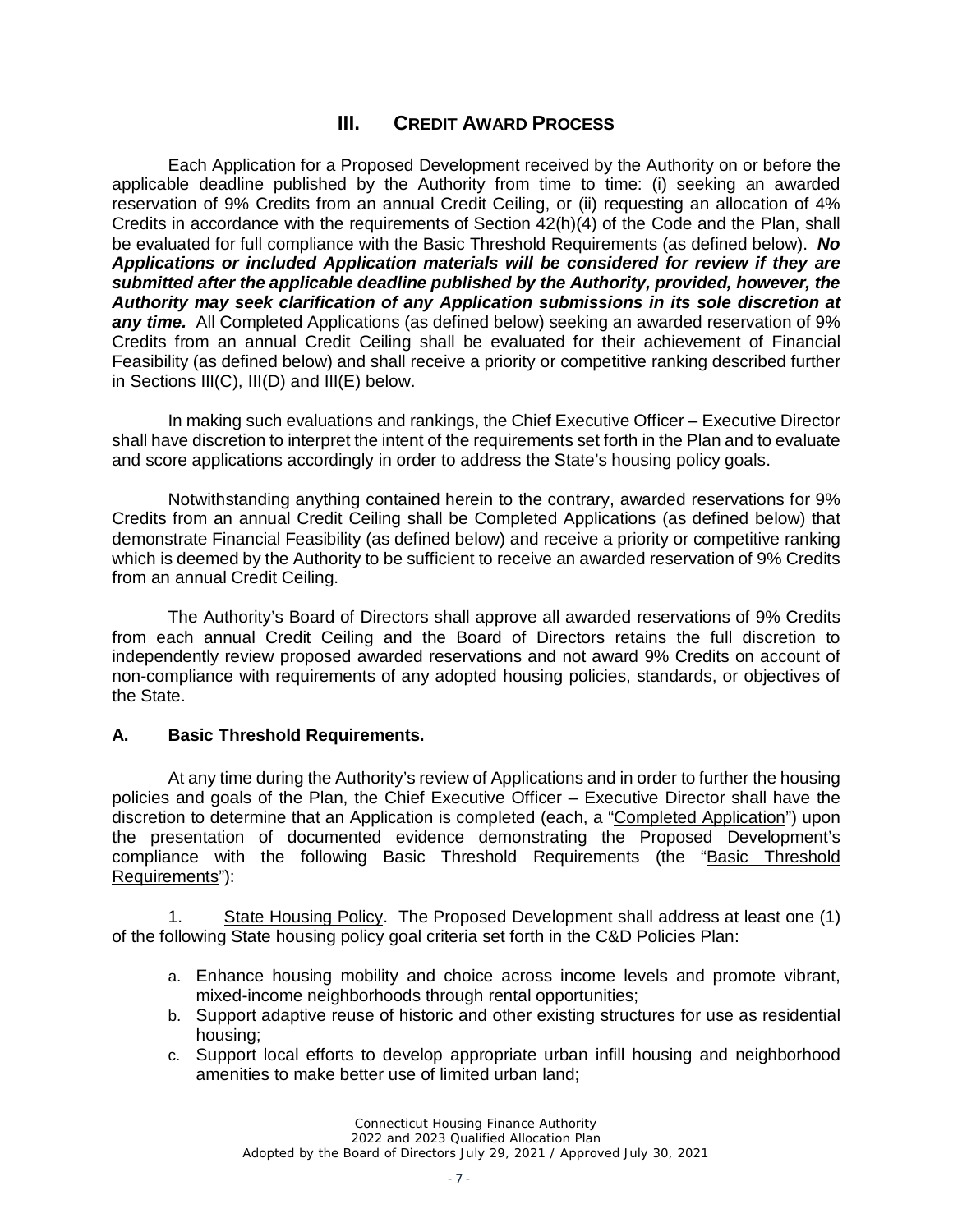- d. Promote housing and/or affordable housing as part of mixed use and transit oriented developments within walking distance of public transportation facilities;
- e. Revitalize rural villages and main streets by promoting the rehabilitation and appropriate reuse of historic facilities, such as former mills, to allow a concentration of higher density or multiple use development where practical and consistent with historic character;
- f. Access to parks and recreational opportunities, including trails, greenways, community gardens and waterways, for affordable and mixed-income housing;
- g. Focus on infill development and redevelopment opportunities in areas with existing infrastructure, such as in cities or town centers, which are at an appropriate scale and density for the particular area; or
- h. Promote the continued use or adaptive reuse of existing facilities and developed prosperity, including brownfields in strategic locations.

2. Proposed Credible Financing Plan. The Application shall include a proposed credible financing plan that demonstrates a balanced sources and uses of funds essential to the viability of the Proposed Development with: (a) a proposed amount of awarded reservation of 9% Credits which does not exceed: (i) \$30,000 per LIHTC Program qualified unit in the Proposed Development, and (ii) 20% of the population component of the annual Credit Ceiling as determined in accordance with Section 42(h)(3)(c)(ii) of the Code, and (b) sources of funds or financing that are supported by commitment letters or other proof of serious intent from the providers of said sources of funds or financing, *provided*, *however*, with respect to any proposed source of funds or financing from DOH, the Application need only include evidence of a pending application or pending request made to DOH;

3. Site Control & Environmental Site Assessment. The Application shall demonstrate the Applicant's site control of the Proposed Development and shall include a Phase I environmental site assessment prepared and supplemented in accordance with the requirements set forth in the ConApp and which has been completed within one (1) year prior to the applicable deadline published by the Authority;

4. Zoning Approval. The Proposed Development shall have received appropriate planning and zoning approval from all State and municipal authorities with jurisdiction;

5. Qualified Development Team. The Application shall include a qualified development team satisfying the Guidelines, which qualified development team shall include, without limitation, an architect, a general contractor (subject to applicable bidding requirements) and a property management agent;

6. Bidding & Project Cost Adjustments. The Application shall demonstrate compliance with all applicable bidding requirements. In the event that the Proposed Development's project costs increase from the budget proposed at the time of Application, the Authority shall require the applicant to mitigate and reduce such project cost increases by virtue of, without limitation, competitive bidding and/or value engineering, or both as may be required by the Authority. *NOTE:* Applicants are advised to pre-qualify three general contractors acceptable to the Authority and competitive bidding for a general contractor or project valueengineering should be completed prior to the allocation of 9% Credits or the issuance of a 42(m) letter by the Authority;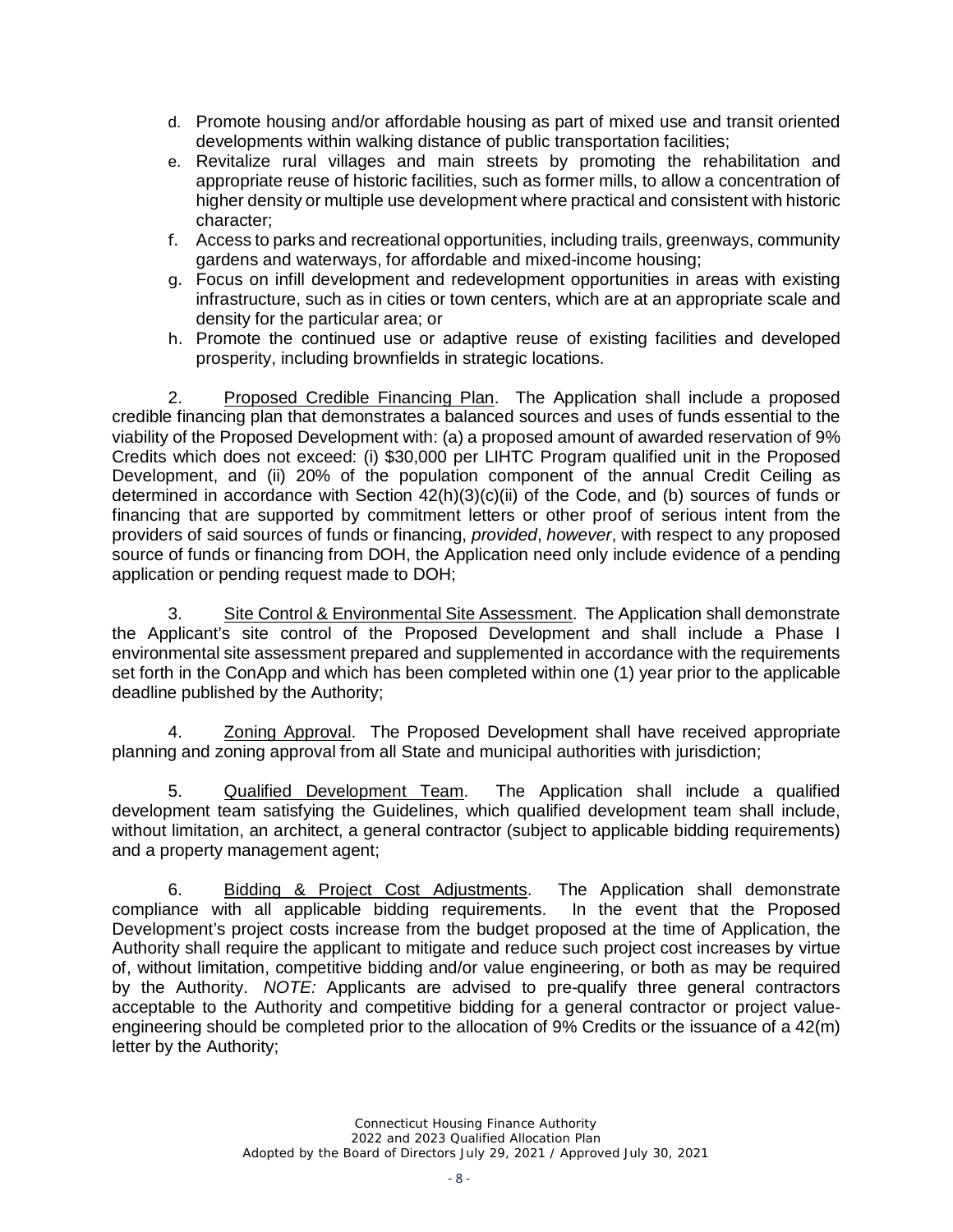7. Construction Oversight. The Proposed Development shall commit to provide construction observation reports to the Authority on a regular basis in accordance with the Guidelines;

8. No Resident Displacement. The Proposed Development shall be affordable to current residents (if any) so that no permanent displacement is required for reasons of affordability;

9. Affordability Commitment. The Proposed Development shall include a commitment of at least forty (40) years of affordability by virtue of the LIHTC Program Extended Low-Income Housing Commitment (the "ELIHC"). The Proposed Development shall include a minimum of 20% of the units in the Proposed Development that shall serve households with incomes greater than 30% but less than or equal to 50% of the Area Median Income ("AMI"). If a Proposed Development includes units that have a rental or supportive housing subsidy that subsequently becomes unavailable, upon the request of the owner, and with the authorization of the Authority in its sole discretion, the designated units, including supportive housing units, may revert to 50% AMI or 60% AMI units as stated in the ELIHC until new subsidy or funding becomes available;

10. Plans and Specifications. The Application shall include plans and specifications that are in compliance with the Construction Standards and shall be submitted at a minimum level of 40% complete in accordance with the Construction Standards and the applicable Guidelines;

11. Preservation Classification Construction Hard Costs. For Proposed Developments in the Preservation Classification (as further described in Section III(C) below) or seeking an allocation of 4% Credits, the Application shall include minimum construction hard cost expenditures of \$25,000 per unit (*For reference please see* Divisions 3-16, as noted on the ConApp Project Cost Summary form);

12. Re-syndication. If the Proposed Development, or a portion of the Proposed Development, seeking an awarded reservation of 9% Credits from an annual Credit Ceiling shall have received an allocation of Credits in a prior year, the Application deadline under the Plan shall be more than twenty (20) years after said Proposed Development's placed-in-service date with respect to such prior allocation of Credits;

13. Very-Low Income Construction Employment. The Application shall include a commitment to undertake good faith efforts to hire or train very low-income persons in accordance with the VLI Policy;

14. Preservation Capital Needs Assessment. For Proposed Developments in the Preservation Classification (as further described in Section III(C) below), the Application shall include a capital needs assessment of the structure to be rehabilitated, in form and content consistent with the Construction Standards;

15. Prior Applicant Non-compliance. The Applicant shall not have failed to comply with the requirements of the LIHTC Program with respect to any prior reservation award or allocation of Credits, including, without limitation, (a) failing to comply with the terms of any ELIHC for a project they previously sponsored or developed, (b) being removed as a general partner, managing member or manager or management agent from any previous LIHTC Program development, or (c) being affiliated with a project against which a foreclosure was commenced;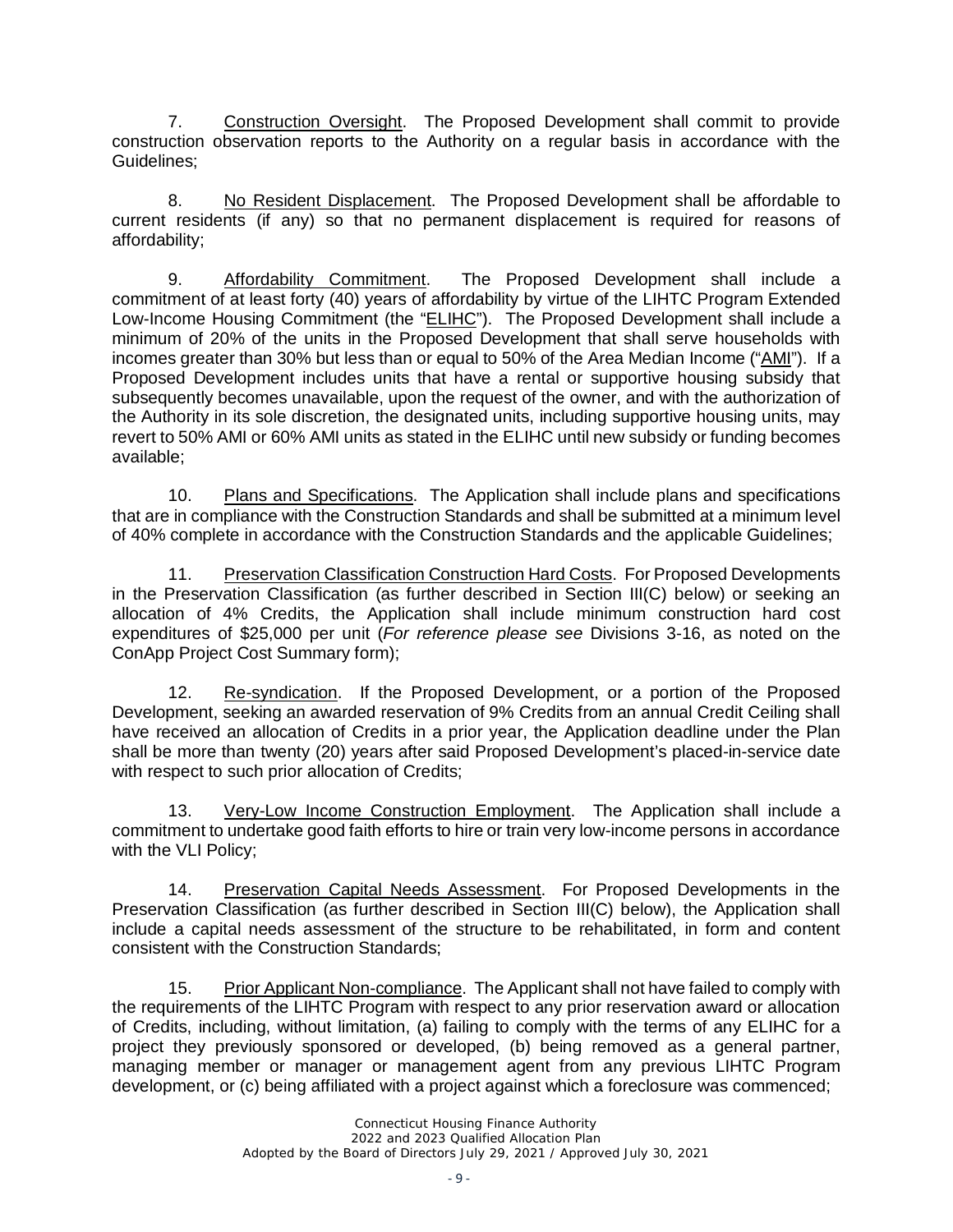16. Public Housing Resident Participation. If the Proposed Development includes existing public housing unit residents, the Applicant shall certify that it has a plan that ensures meaningful resident participation in the planning and implementation process in accordance with Section 8-64c of the Connecticut General Statutes (See ConApp);

17. Public Housing Preference. The Application shall include a commitment to: (a) give preference in its tenant selection plan to eligible households on waiting lists of the public housing authority(ies) (each, a "PHA") in the local market area, subject to HUD regulations, and (b) make on-going efforts to request that the PHA make referrals to the Proposed Development, or request that the PHA include relevant information about the Proposed Development on any listing that the PHA makes available to persons on its waiting list(s), and to persons least likely to apply;

18. Waiver of Qualified Contract. The Applicant and the Proposed Development shall waive the right to request a "qualified contract" as such term is defined in Section 42(h)(6)(F) of the Code and Section 1.42-18 of the U.S. Treasury Regulations, which waiver shall be set forth in the ELIHC governing the Proposed Development;

19. Market Study. In accordance with the requirements of the Code, the Application shall include a an acknowledgement that any allocation of Credits shall be subject to the submission of a housing market study, in form and content consistent with the Procedures and the Authority's Market Study Guidelines, demonstrating a sufficient demand for the housing to be developed;

20. Tenant Ownership Proposals. If the Application includes a proposal to establish tenant ownership of the Proposed Development (or all of the individual units) after the initial 15 year compliance period, the Application shall include a specific and credible plan that demonstrates owner capacity and identifies the resources necessary for tenant organization and representation, the acquisition(s), and all transaction costs; and

21. LIHTC Program Developments in Prior 2 Years. If the Applicant shall have or shall have had a direct or indirect ownership interest in a LIHTC Program application or development that received an awarded reservation of 9% Credits in both of the preceding two (2) calendar years, the Application shall demonstrate that said previously awarded reservations of 9% Credits are on track to meet LIHTC Program benchmarks, as determined by the Authority in its sole discretion.

22. Preservation Classification Energy Efficiency. All Proposed Developments in the Preservation Classification or seeking an allocation of 4% Credits: (i) shall propose a scope of work based on recommendations from an energy consultant for the highest energy efficiency and sustainability design measures appropriate, and (ii) to the extent appropriate and practical for the Proposed Development, shall include the required items set forth on *Exhibit A-1: Preservation Sustainable Design*, attached hereto and made a part hereof, which required items shall be subject to Authority review.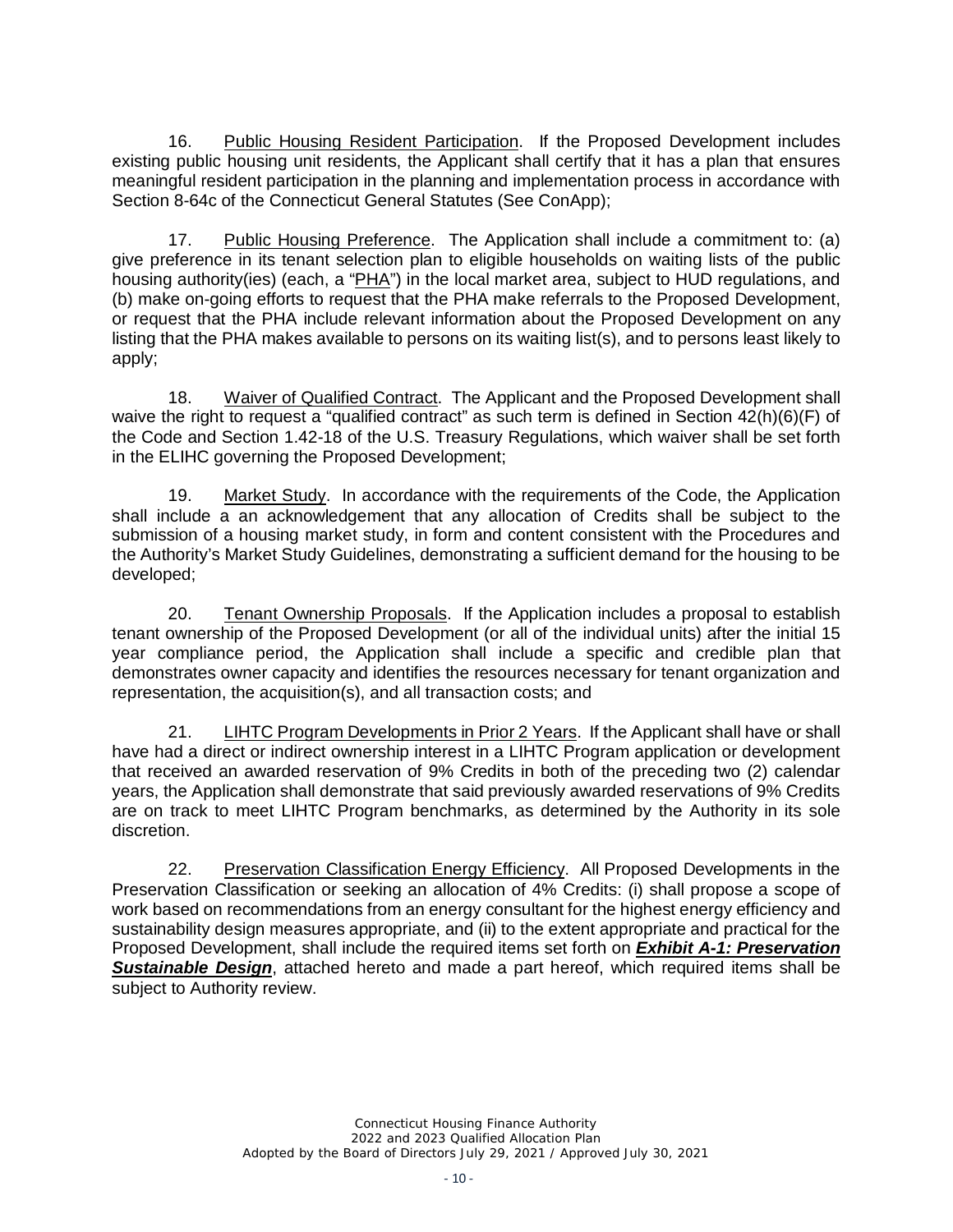#### **B. Financial Feasibility**

Each Completed Application seeking an awarded reservation of 9% Credits from an annual Credit Ceiling shall be required to demonstrate the financial feasibility of the Proposed Development ("Financial Feasibility"). At any time during the Authority's review of Applications and in order to further the housing policies and goals of the Plan, the Chief Executive Officer – Executive Director shall have the discretion to determine that a Completed Application demonstrates Financial Feasibility upon the presentation of documented evidence demonstrating the following:

1. Population Component Cap. The Completed Application shall not require an awarded reservation of 9% Credits from an annual Credit Ceiling in an amount greater than 20% of the population component of the annual Credit Ceiling, as determined in accordance with Section  $42(h)(3)(c)(ii)$  of the Code;

2. 9% Credits Per Qualified Unit. The Completed Application shall not require an awarded reservation of 9% Credits from an annual Credit Ceiling in an amount greater than the product of \$30,000 and the number of LIHTC Program qualified units in the Proposed Development;

3. Debt and Credit Sizing. The Application shall include proposed financing terms that deploy 9% Credits effectively and minimally relative to other proposed sources of funds in a Proposed Development and the Chief Executive Officer – Executive Director shall retain the discretion to set the amount of any awarded reservation of 9% Credits from an annual Credit Ceiling to a Proposed Development, notwithstanding the amount of 9% Credits proposed or sought for said Proposed Development in a Completed Application;

4. Hybrid Financing Structures. In order to maximize the use of public resources and to otherwise accomplish the objectives of the Plan, the Authority reserves the right to consider Proposed Developments seeking an awarded reservation of 9% Credits from an annual Credit Ceiling that are paired in a hybrid financing structure with a separate and simultaneous financing plan seeking an allocation of 4% Credits (together, a "Proposed Hybrid Development"), *provided*, *however*, that certain portion of the Proposed Hybrid Development seeking an awarded reservation of 9% Credits from an annual Credit Ceiling shall satisfy all applicable requirements set forth in the Plan including, without limitation, those set forth in subsections (1) and (2) of this Section III(B). The Authority will require Proposed Hybrid Developments to be of a scale necessary to produce demonstrable savings of resources in exchange for the higher complexity of the execution and to otherwise meet the requirements set forth in the Guidelines. In evaluating such Proposed Hybrid Developments, the Authority will consider, among other things: (i) the Applicant's experience in successfully completing the proposed hybrid structure and organizational depth and capacity to undertake complex transactions; (ii) simultaneous financing for each building/phase/condominium unit; (iii) the Applicant's demonstrated ability to adhere to strict timelines; and (iv) the Completed Application's demonstration of cost savings, increased unit production, and reduction in the needed volume of 9% Credits or resources, as required.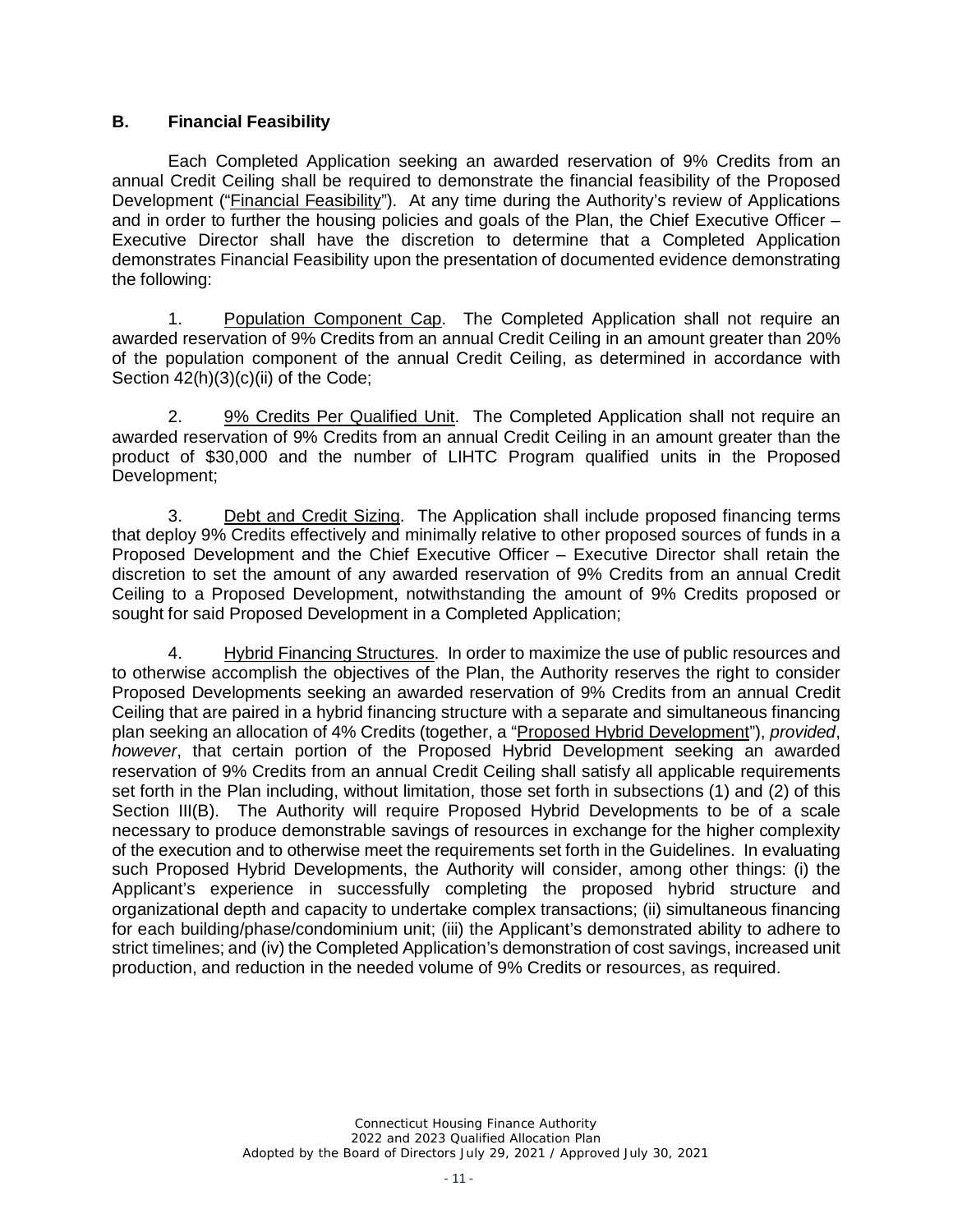5. Completed Applications Viable with 4% Credits. In order to further the housing policies, objectives and goals of the Plan, at any time during the Authority's Financial Feasibility review, the Chief Executive Officer – Executive Director shall have the discretion to determine that a Completed Application appears to leverage funding or financing sources essential to the viability of the Proposed Development more effectively with an allocation of 4% Credits, will need to proceed seeking an allocation of 4% Credits in connection with proposed tax-exempt bond financing, and will be deemed ineligible for an award or reservation of 9% Credits from the applicable annual Credit Ceiling.

### **C. Preservation and New Construction Classifications.**

For purposes of furthering State policy and in order to further the housing policies, objectives and goals of the Plan, the Authority will accept Applications for 9% Credits to be reserved or awarded from each annual Credit Ceiling for Proposed Developments in either the "Preservation Classification" or the "New Construction Classification." Proposed Developments that primarily constitute the substantial rehabilitation of existing occupied multifamily rental housing shall be eligible to apply under the Preservation Classification. Proposed Developments that do not qualify for the Preservation Classification shall be eligible to apply under the New Construction Classification. Notwithstanding the foregoing, the Authority may designate any Proposed Development as solely eligible to apply in the New Construction Classification depending on relevant considerations necessary to achieve the objectives of the Plan.

It is the intent of the Authority to make 25% of the awards or reservations from each annual Credit Ceiling to Completed Applications in the Preservation Classification and 75% of the awards or reservations from each annual Credit Ceiling to Completed Applications in the New Construction Classification. Notwithstanding the foregoing, the amount of annual awards or reservations made in each Classification may vary depending on relevant considerations and limitations necessary to achieve the objectives of the Plan.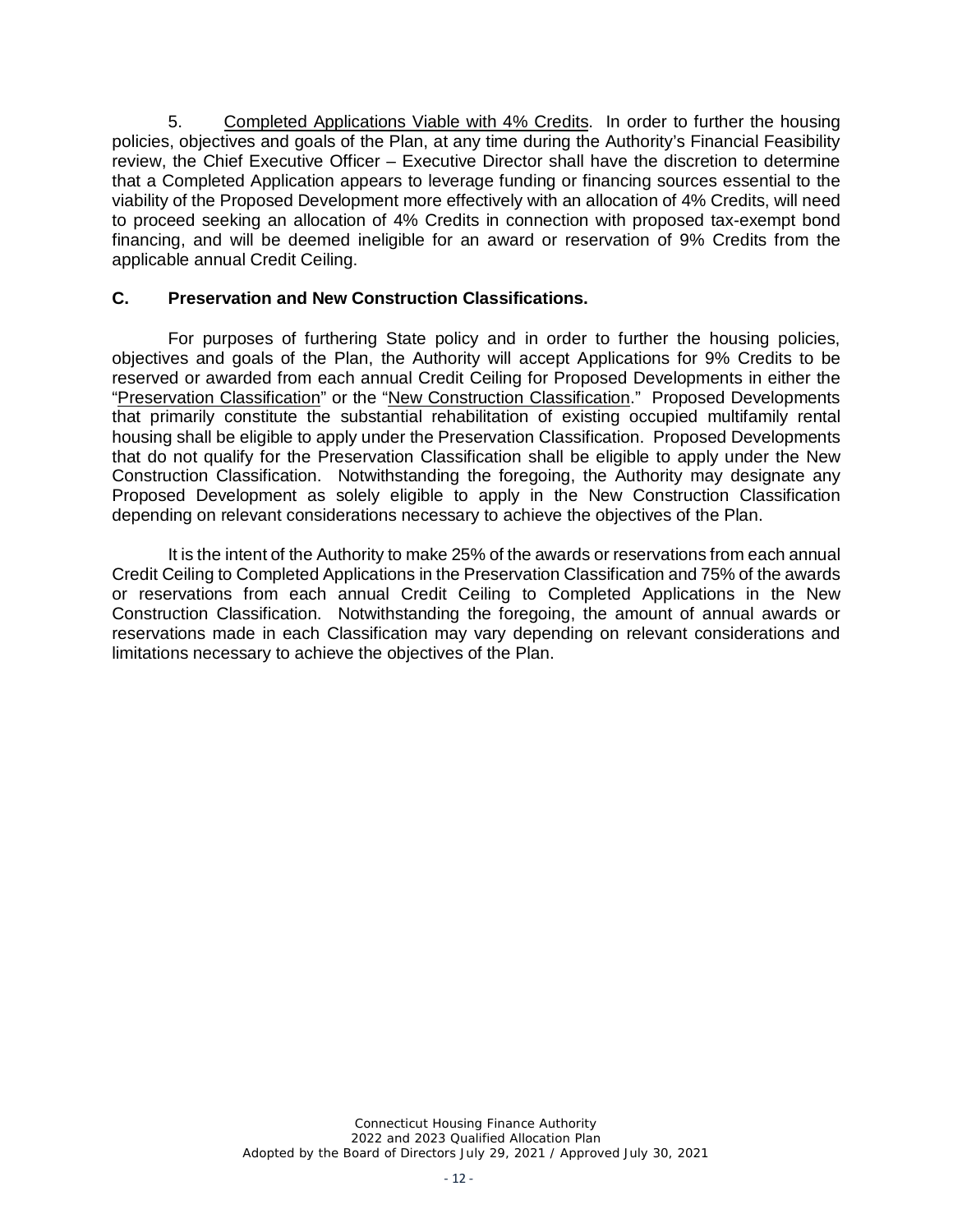#### **D. Preservation Classification Priority Ranking.**

In the Preservation Classification, all Completed Applications shall be evaluated based solely on their satisfaction of the following ranked Preservation priorities. As determined by the Authority in its sole discretion, the satisfaction of each Preservation priority will result in a Completed Application achieving a higher priority for an award of 9% Credits from an annual Credit Ceiling. The Preservation priorities are listed in declining order of significance, as follows:

1. The largest scope of rehabilitation work on a per square foot basis, as demonstrated by a capital needs assessment and by Authority review;

2. Proposed Developments identified by the State, the municipality, or other regional, community or municipally-recognized organization as in need of rehabilitation for community revitalization purposes;

3. Proposed Developments seeking re-syndication of a prior allocation of Credits or at risk of losing affordability through expiring restrictive covenants and/or conversion to market rate housing;

4. Proposed Developments located in a municipality where there is less than 10% assisted and deed restricted housing according to the definition in Section 8-30g(k) of the Connecticut General Statutes and identified on the "*Affordable Housing Appeals Procedure List*" published by DOH;

5. The greatest number of sustainability design measures set forth on *Exhibit A-1: Preservation Sustainable Design*, attached hereto;

6. The Applicant's demonstrated ownership experience with LIHTC Program properties.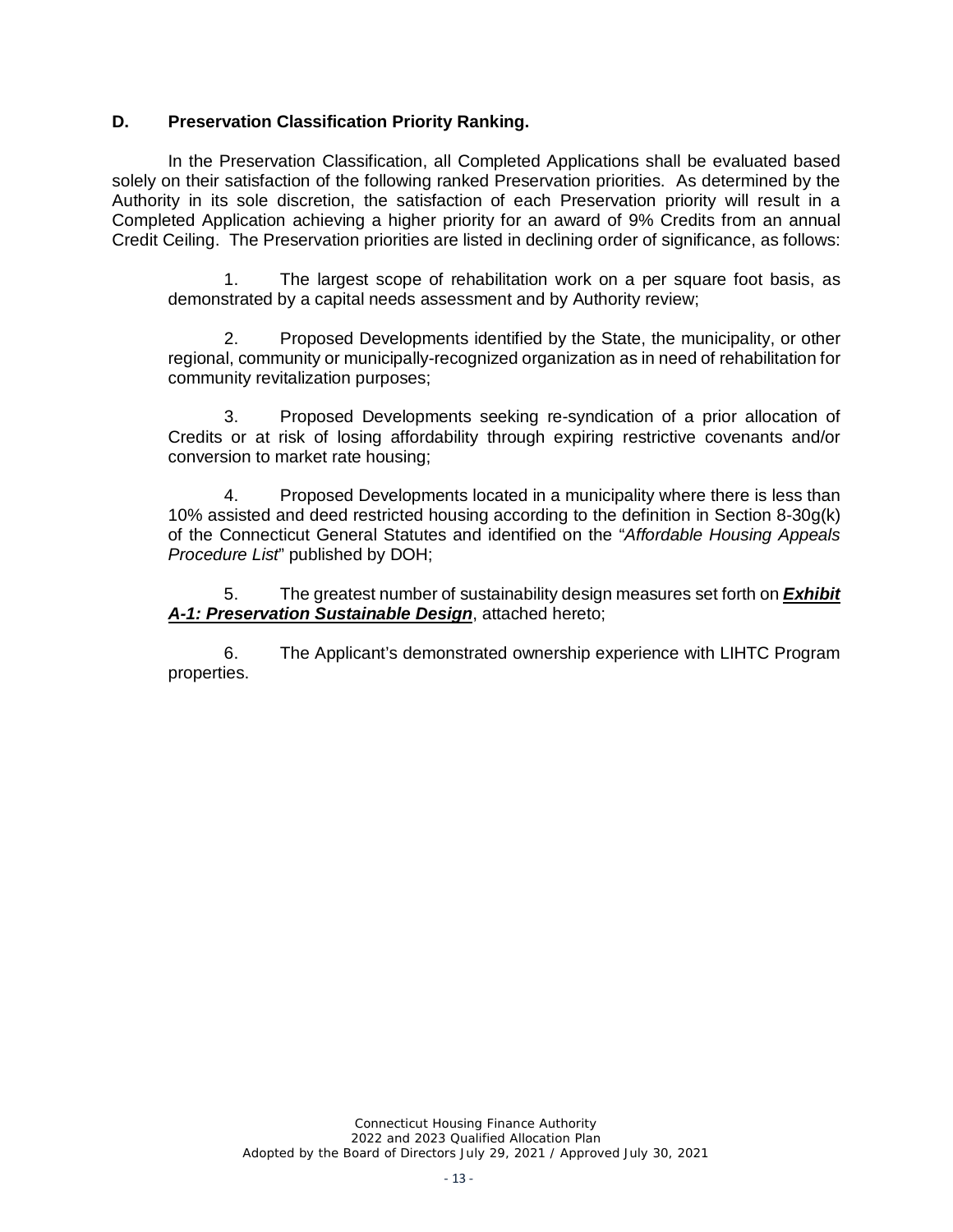### **E. New Construction Classification Competitive Point Ranking Categories.**

In the New Construction Classification, all Completed Applications shall be scored and ranked in accordance with a total of 100 Points to support priority for housing development proposals ("Points"). The categories of Points are summarized, as follows:

*Rental Affordability* (31 Points) – Creates rental units dedicated to low-income families, households and individuals with incomes below 50% of the Area Median Income.

| Sub-Category                                        | Maximum Points |
|-----------------------------------------------------|----------------|
| <b>Supportive Housing Units</b>                     | 6              |
| Households at or below 30% AMI                      | 8              |
| Households above 30% AMI<br>and at or below 50% AMI |                |
| Mixed Income Housing                                | 6              |
| <b>Extended Affordability Commitment</b>            | 2              |
| <b>On-Site Resident Services Coordinator</b>        | っ              |

*Financial Efficiency & Sustainability* (25 Points) – Demonstrates cost effectiveness through efficient use of Credits and other sources.

| Sub-Category                                  | <b>Maximum Points</b> |
|-----------------------------------------------|-----------------------|
| <b>Cost Effectiveness &amp; Hard Costs</b>    |                       |
| <b>Credits Per Qualified Bedroom</b>          |                       |
| Credit Equity Less than 50% of Total Uses     | ヮ                     |
| <b>Other Permanent Funding Sources</b>        |                       |
| <b>Building Plans and Specifications</b>      |                       |
| Sustainable Design                            | 13                    |
| <b>Cost Effectiveness, Intermediary Costs</b> | っ                     |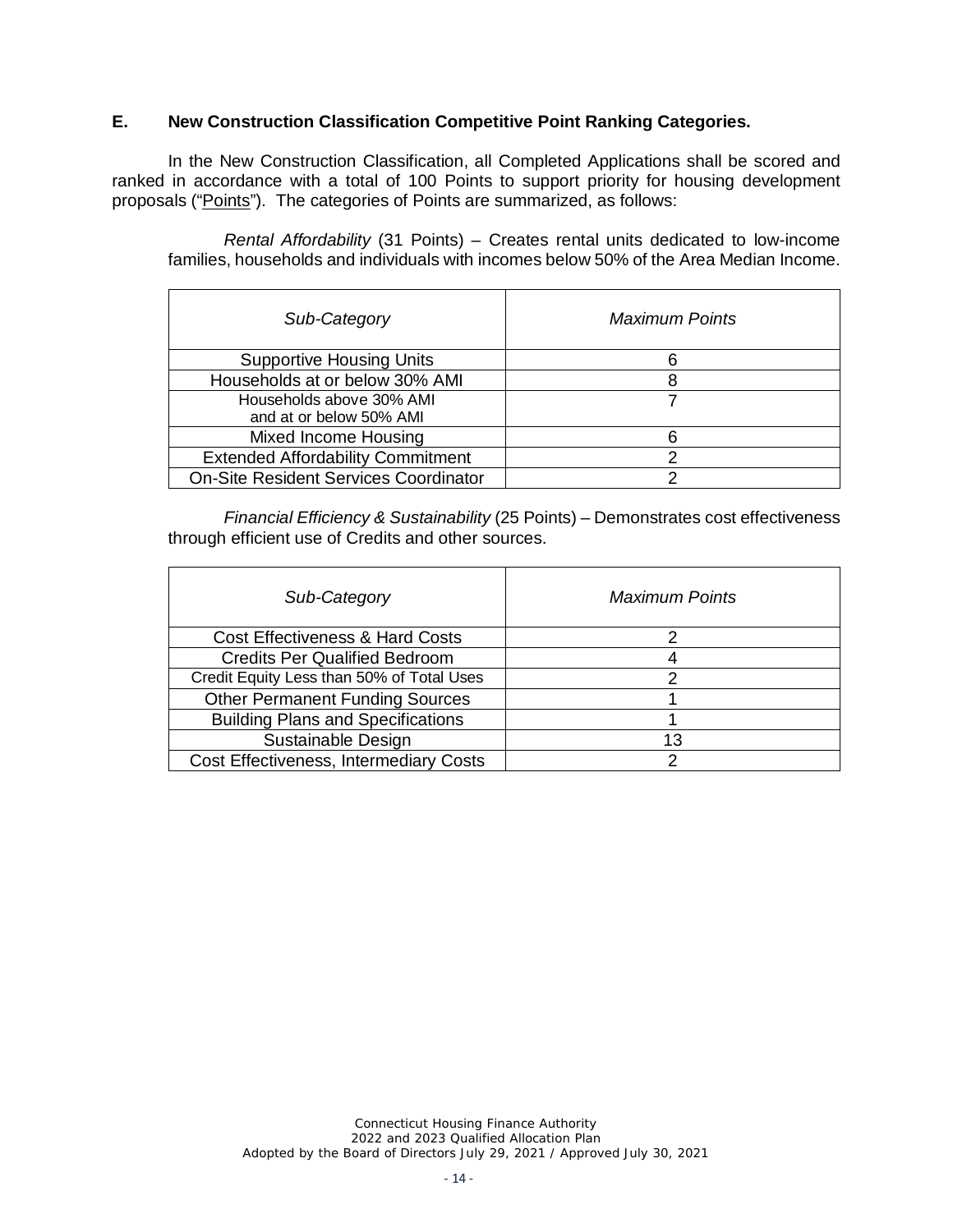*Local Impact* (18 Points) – Supports use of land and resources in ways that enhance the long-term quality of life which contributes to a vibrant and resilient economy and maximizes existing infrastructure while preserving natural resources, giving priority to projects that reuse or capitalize areas within built-up lands, existing commercial properties, and brownfield sites.

| Sub-Category                                                                     | <b>Maximum Points</b> |
|----------------------------------------------------------------------------------|-----------------------|
| <b>Priority Location</b>                                                         | 5                     |
| <b>Transit-Oriented Development</b>                                              |                       |
| <b>Family Developments</b>                                                       |                       |
| <b>Signed Resident Participation Agreement</b>                                   |                       |
| Historic Place, Adaptive re-use or                                               | 3                     |
| <b>Brownfield Development</b>                                                    |                       |
| Located in a Qualified Census Tract                                              |                       |
| <b>Concerted Community Revitalization Plan</b><br>and/or Affordable Housing Plan | 3                     |

*Opportunity Characteristics* (15 Points) – Promotes diverse housing opportunities in municipalities with defined opportunity characteristics, including better outcomes in education, greater employment opportunities and economic health.

| Sub-Category                                                     | <b>Maximum Points</b> |
|------------------------------------------------------------------|-----------------------|
| Municipalities with Less Assisted and<br>Deed Restricted Housing |                       |
| Development Located in Area of<br>Opportunity                    |                       |

*Qualifications & Experience* (11 Points) – Promotes an experienced development team's strong track record in the LIHTC Program and affordable housing development.

| Sub-Category                                | <b>Maximum Points</b> |
|---------------------------------------------|-----------------------|
| Experience of Sponsor/                      |                       |
| Applicant/General Partner                   |                       |
| Developer/Sponsor Resources                 |                       |
| Women and Minority Participation            |                       |
| <b>Connecticut-based General Contractor</b> |                       |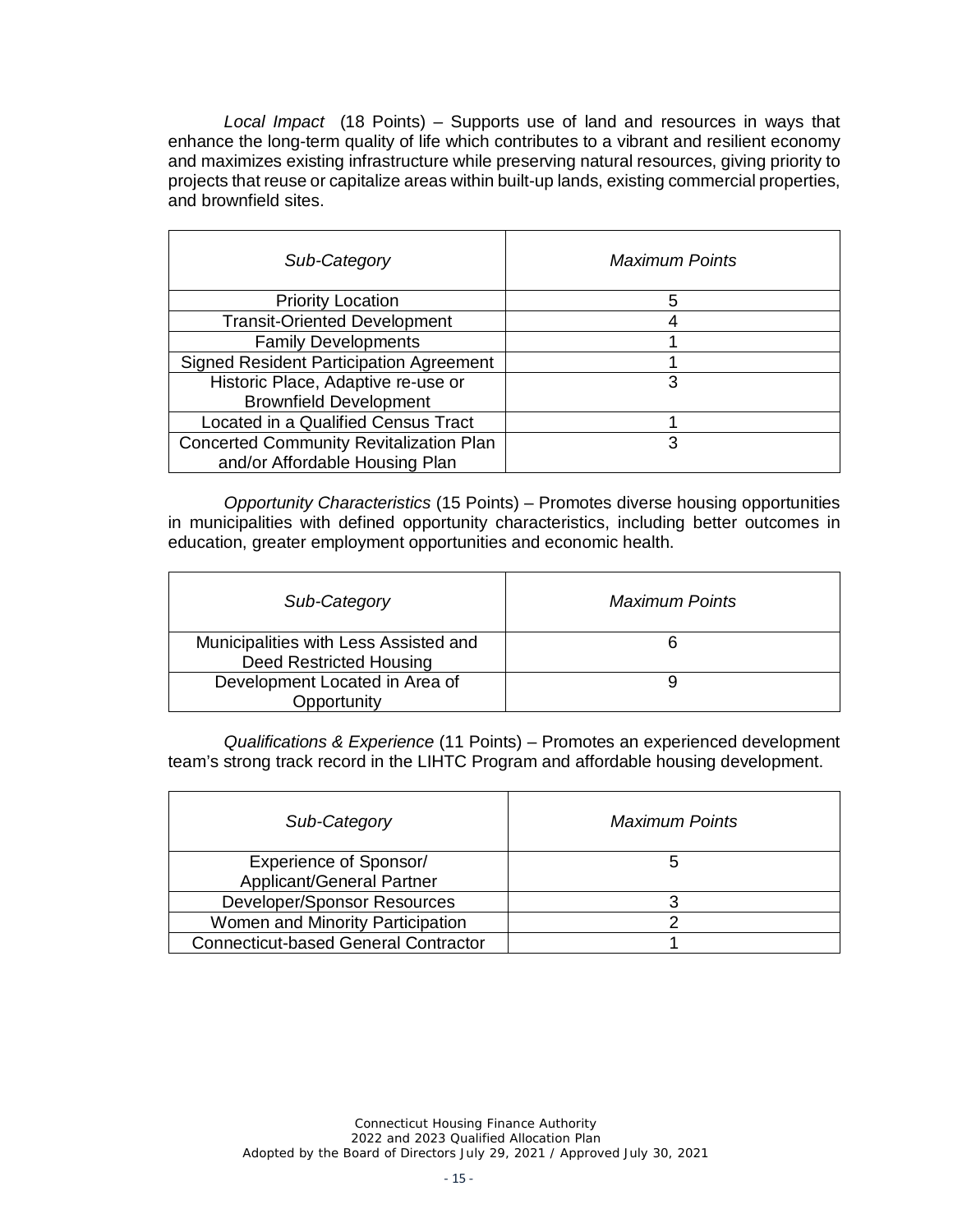### **F. New Construction Classification Tie Breaker Policy.**

In the event that two Applications shall receive equal Point rankings, the Authority shall use the following tie-breaker preferences, in the following order:

- 1. Lowest Credit per qualified unit;
- 2. Highest total score in "*Rental Affordability"* category;
- 3. Highest total score in "*Local Impact*" category;
- 4. Highest total score in "*Financial Efficiency & Sustainability*" category.

#### **G. Qualified Non-Profit Set-Aside.**

Notwithstanding Point rankings or Classifications to the contrary, the Authority retains the discretion to afford ranking priority to Applications satisfying the 10% non-profit set-aside of credit authority for "qualified nonprofit organizations" within the meaning of Section 42(h)(5)(c) of the Code. Non-profit organizations must satisfy the following requirements in order to receive a nonprofit designation: (i) the non-profit organization must commit to participating materially (within the meaning of Section 469(h) of the Code) in the development and operation of the project throughout the compliance period; and (ii) the non-profit sponsor must be a qualified non-profit organization as defined in Section 42(h)(5)(C) of the Code.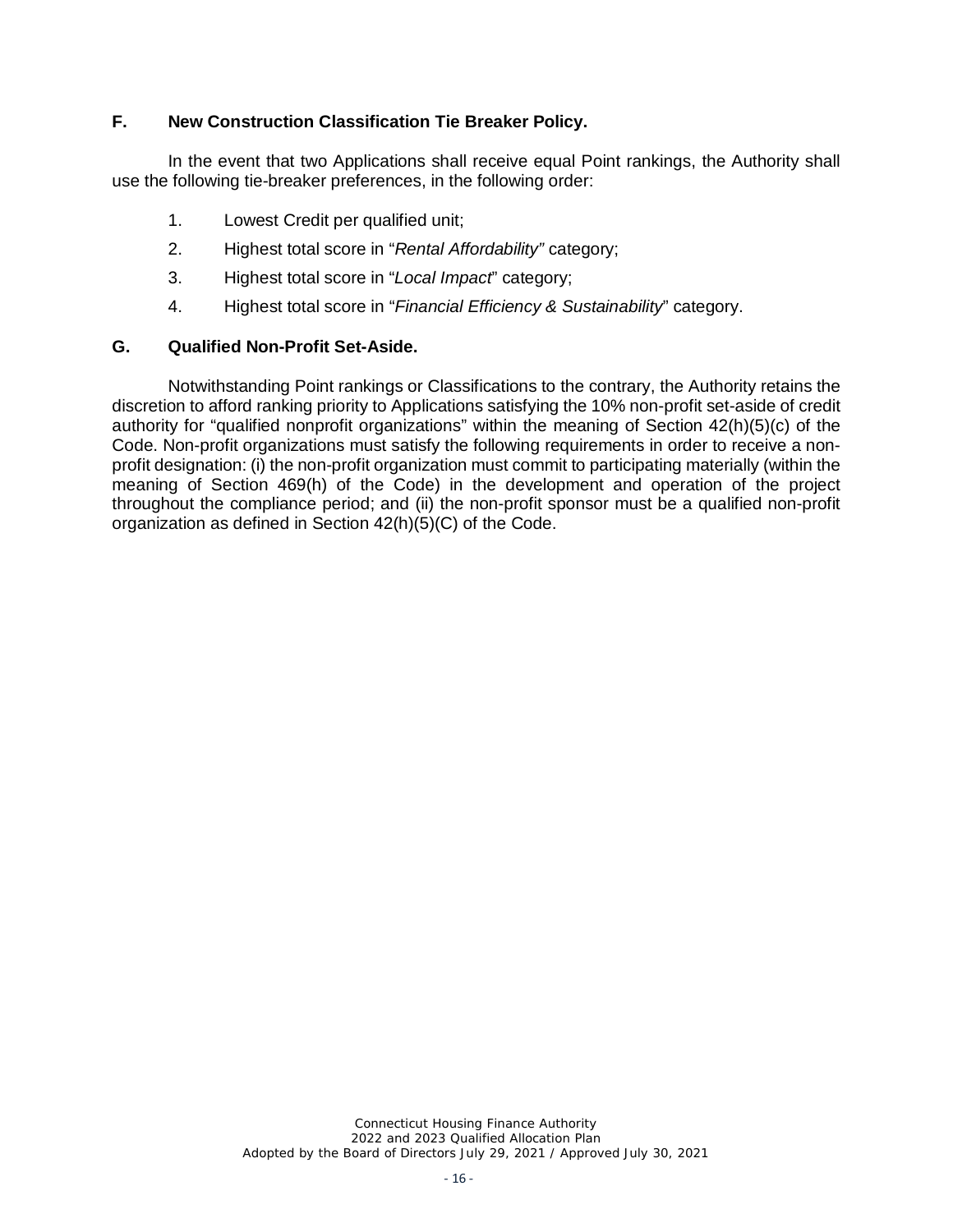#### **H. New Construction Classification Competitive Points.**

All Completed Applications seeking 9% Credits in the New Construction Classification shall be ranked in accordance with the Points received in accordance with the following parameters:

#### **1.** *Rental Affordability***.**

(a) Supportive Housing Units. Points will be awarded based on documentation of supportive services from a "Qualified Service Provider" specifically for residents identified as homeless or chronically homeless, as defined in the Supportive Housing Guideline. Documentation must include a Services Plan, a description of funding sources, and a budget for supportive services. (Reference must be made to the current Supportive Housing Guideline for definitions, service funding criteria and the list of Qualified Service Providers).

| Percentage of Units | Points |
|---------------------|--------|
| ≥ 20%               |        |
| ≥ 10% and < 20%     |        |

(b) Households at or below 30% Aggregate Median Income. Points will be awarded based on the percentage of qualified units that serve households at or below 30 percent of AMI and provide rents pursuant to HUD guidelines adjusted for family size throughout the extended use period.

| Percentage of Units  | Points |
|----------------------|--------|
| $\geq 25\%$          | 8      |
| $\geq$ 20% and < 25% | 5      |
| ≥ 15% and < 20%      | З      |
| ≥ 10% and < 15%      | 2      |

(c) Households above 30% of AMI and at or below 50% of AMI. Points will be awarded based on the percentage of total units that serve households above 30 percent of AMI and at or below 50 percent of AMI and provides rents pursuant to HUD guidelines adjusted for family size throughout the extended use period.

| Percentage of Units  | <b>Points</b> |
|----------------------|---------------|
| $\geq 40\%$          |               |
| ≥ 30% and < 40%      | Δ             |
| Over 20% and $<$ 30% | З             |

(d) Mixed Income Housing. Proposed Developments that promote economic integration by creating mixed income housing will receive Points based on the percent of non-qualified units (market rate housing without income restrictions) included.

| Percentage of Non-qualified units | Points |
|-----------------------------------|--------|
| $\geq 20\%$                       |        |
| ≥ 10% and < 20%                   |        |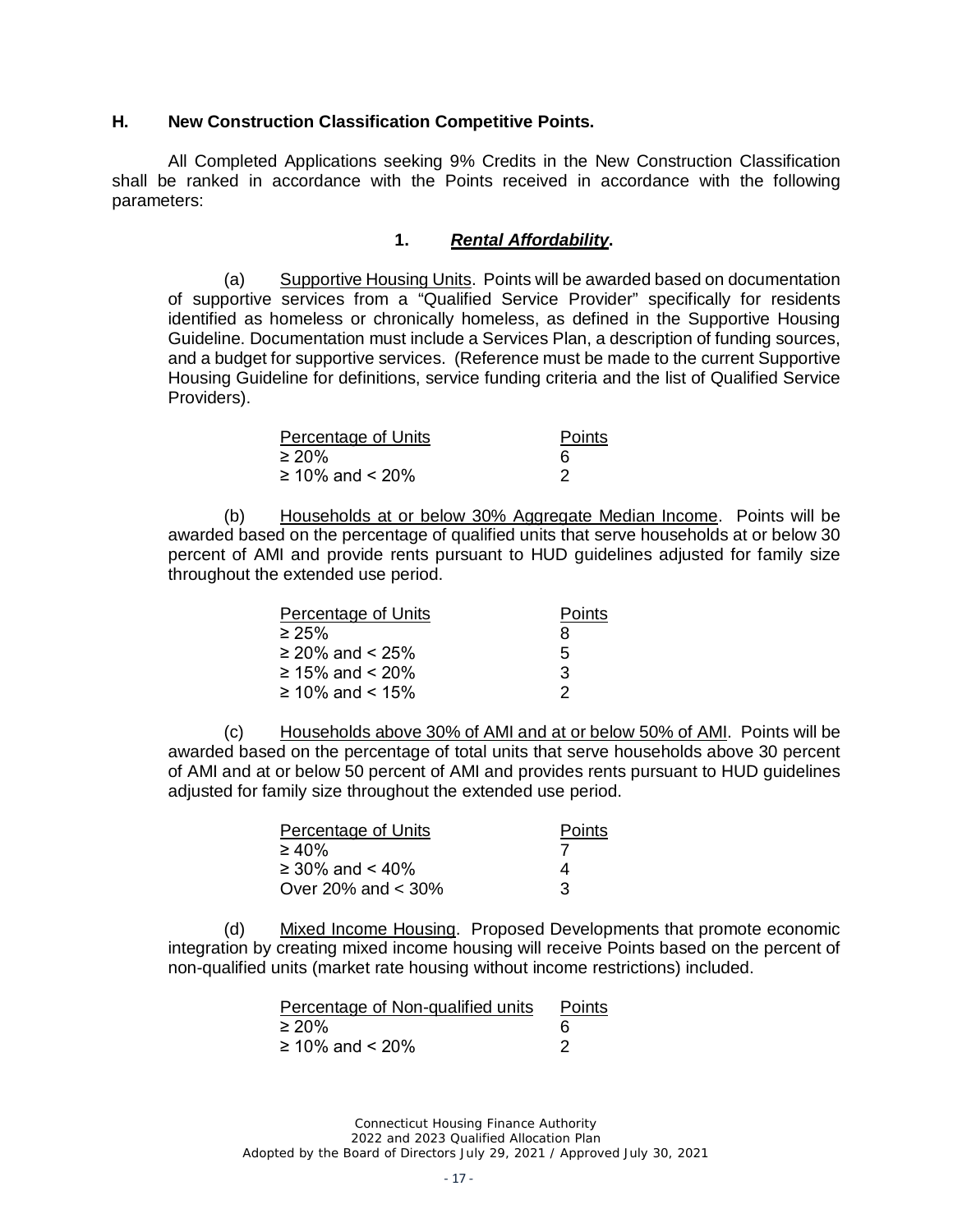(e) Extended Affordability Commitment. Proposed Developments that: (i) are awarded at least 6 Points in the "*Opportunity Characteristics*" category of "*Development Located in Area of Opportunity*" (See Section (H)(4)(b) below), and (ii) include a commitment of at least 50 years of affordability by virtue of an ELIHC, will be awarded 2 Points.

#### 2 Points

(f) On-Site Resident Services Coordinator. A maximum award of 2 Points will be awarded to Proposed Developments that include staffing of a resident services coordinator by virtue of either qualifying under either subsection (i) or subsection (ii) below. Points will not be awarded for simultaneous eligibility in both subsections (i) and (ii). Resident service coordinators should be engaged in accordance with the Authority Guidelines, the objectives of the Plan, to increase diversity and bridge differences amongst residents regardless of race, disability, social, educational or cultural backgrounds, and to provide outreach and incentives necessary to attract and retain, as residents, individuals and families from historically marginalized racial and ethnic groups, immigrants, and those least likely to apply for housing at the Proposed Development.

(i) *Full-Time*. On-site resident services coordinator staff, working a minimum of one full-time equivalent hours per week, and a property budget line item or evidence of arrangement with a third party provider specifying the funding source for the resident services coordinator salary, benefits and annual training is required, as well as an executed "*Acknowledgement of Guidelines for Resident Services Coordinators.*"

2 Points

(ii) *Part-Time*. On-site resident services coordinator working a minimum of .5 full time equivalent hours per week and a property budget line item or evidence of arrangement with a third party provider specifying the funding source for resident services coordinator salary, benefits and annual training is required, as well as an executed "*Acknowledgment of Guidelines for Resident Service Coordinators*."

1 Point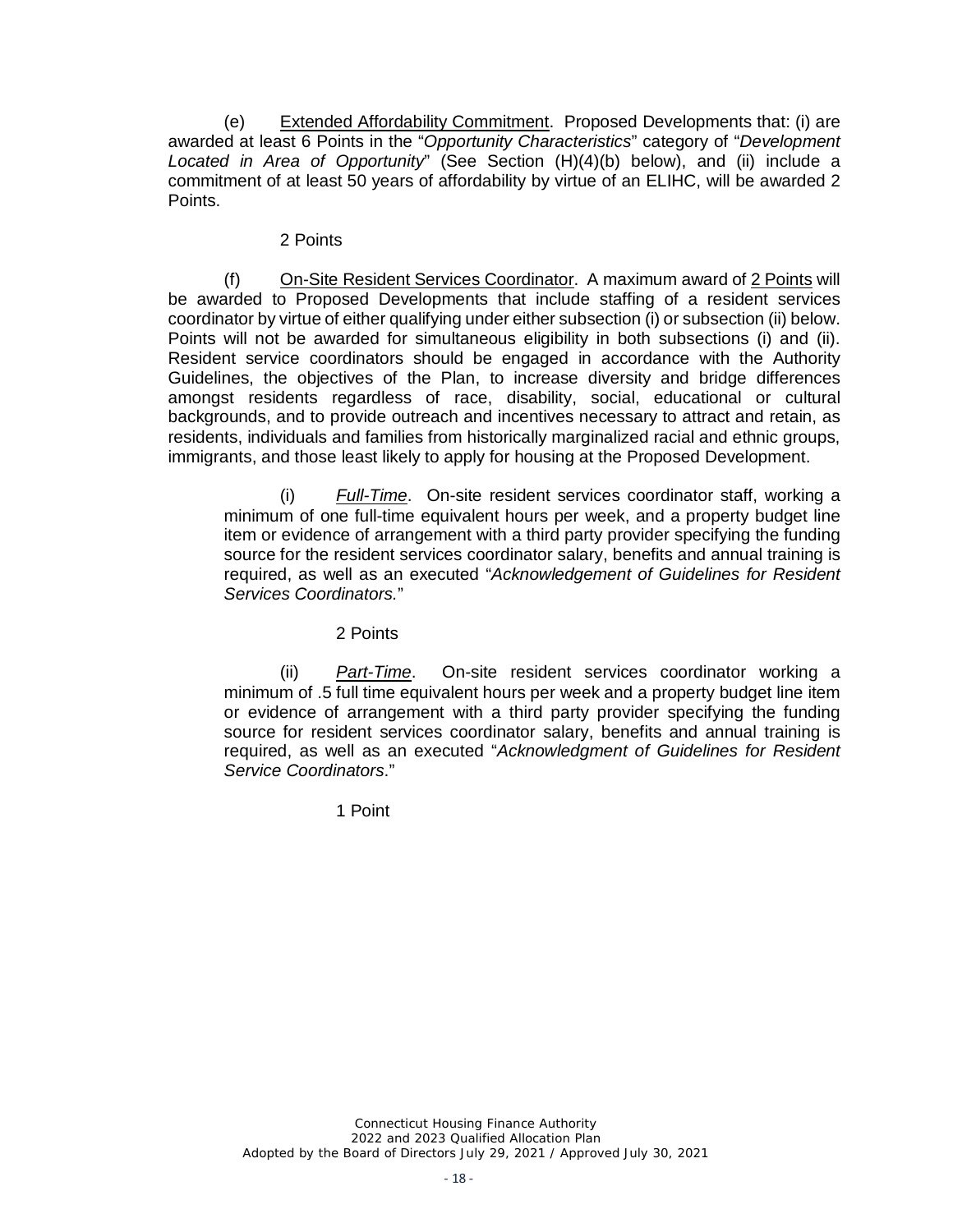## **2.** *Financial Efficiency & Sustainability***.**

(a) Cost Effectiveness & Hard Costs. Points may be awarded based upon deviation from the Authority's anticipated construction square foot cost. (For additional information please refer to the Construction Standards) Costs are reviewed in the context of development location and any applicable constraints in the marketplace including regional labor and material costs and applicability of prevailing wage statutory requirements. Determination of the acceptable range of hard costs shall be at the Authority's discretion.

| <b>Percentage Deviation</b> | <b>Points</b> |
|-----------------------------|---------------|
| Between $+/-5%$             | 2             |
| Between $> 5\%$ and 10% or  |               |
| between $<$ -5% and -10%    |               |

(b) Credits Per Qualified Bedroom. Proposed Developments will be ranked lowest to highest credits per LIHTC Program qualified bedroom and awarded incremental Points in accordance with their ranking. Points will be awarded in rank order accordingly with the lowest credits per qualified bedroom receiving 5 Points and the highest receiving 0 Points. Per-bedroom figures may be modified by the results of the Authority's financial feasibility analysis. With respect to any Proposed Hybrid Development, Points in this category will be calculated based on the total number of qualified bedrooms in the Proposed Hybrid Development and the sum of the Proposed Hybrid Development's 9% Credits and 4% Credits.

| Lowest Credits per bedroom  | 4 Points                         |
|-----------------------------|----------------------------------|
| Incremental Credits         | 1-3 Points (based on rank order) |
| Highest Credits per bedroom | 0 Points                         |

(c) Credit Equity Less than 50% of Total Uses. 9% Credit equity estimated by the Authority for any one Proposed Development which do not exceed 50 percent of total uses will receive Points. 9% Credit equity estimated by the Authority for developments located in federally designated Qualified Census Tracts (each a "QCT") or Difficult Development Areas (each a "DDA"), as defined in Section  $42(d)(5)(B)(ii)$  of the Code, which do not exceed 65 percent of total uses as recognized by the Authority will receive Points.

#### 2 Points

(d) Other Permanent Funding Sources. Commitment(s) for non-debt permanent funding sources in excess of 5% of a Proposed Development's total development resources, including local housing trust funds, grants, foundation awards, or other non-debt commitments such as land contributions, tax abatement, block-grant funds, or an AHP award will qualify for 1 Point if written documentation is provided. State or state-administered funds, including but not limited to funding from DOH, Urban Act, Brownfields, HTCC, State Historic Tax Credits, and CRDA are not eligible sources of permanent funding for purposes of qualifying for this Point.

1 Point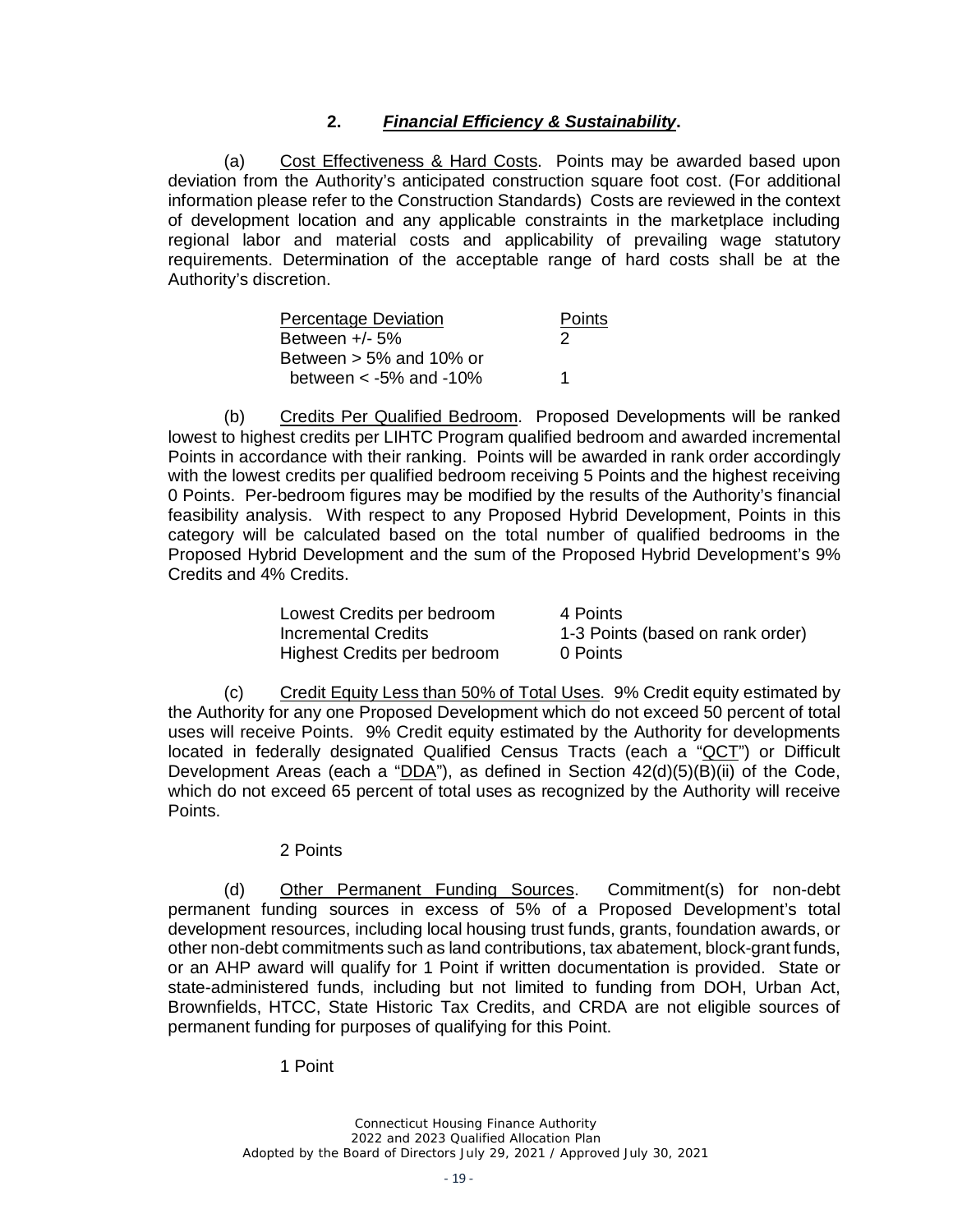(e) Building Plans and Specifications. Cost estimates become more reliable with greater levels of completion of plans and specifications and to encourage fully developed plans and specifications, Applicants that submit building plans and specifications at a level of completion of 90% or higher shall be awarded 1 Point. In order to qualify for the Point, the Applicant shall certify that 90% drawings and specifications have been subjected to quality control review in order to check for errors and omissions, building code, and fire code compliance issues. Determination of completeness shall be made in accordance with the Construction Standards and in the sole discretion of the Authority.

#### 1 Point

(f) Sustainable Design. Points will be awarded based upon the Sustainable Design Measures ("SDM") included in a Proposed Development and indicated in the plans, specifications, energy conservation plan, third-party energy consultant or professional engineer's report, and/or other supporting documents as required in the Guidelines: Energy Conservation and the Construction Standards. Points will be awarded in accordance with the criteria as set forth on *Exhibit A-2: New Construction*  **Sustainable Design**, attached hereto and made a part hereof, and in summary, as follows:

| Criteria                                                                                           | Points                            |
|----------------------------------------------------------------------------------------------------|-----------------------------------|
| <b>Energy Conservation</b><br>Tier 1<br>Tier 2<br>Tier <sub>3</sub>                                | 2<br>3<br>$\overline{\mathbf{4}}$ |
| Green Building<br>Tier 1<br>Tier <sub>2</sub>                                                      | $\frac{2}{3}$                     |
| Renewables, Electrification and Resiliency<br>Tier 1<br>Tier 2<br><b>Additional Additive Point</b> | 1<br>$\overline{2}$<br>1          |
| <b>Operations and Resiliency</b><br>Tier 1<br>Tier <sub>2</sub>                                    | 1<br>$\overline{2}$               |
| Sustainable Development with<br><b>Digital Literacy and Connectivity</b>                           | 1                                 |

(g) Cost Effectiveness, Intermediary Costs. Cost efficient designs and reasonable soft costs, such as professional fees, are strongly encouraged. 4 Points will be awarded to the top 2 Proposed Developments with the lowest percentage of intermediary costs.

#### 2 Points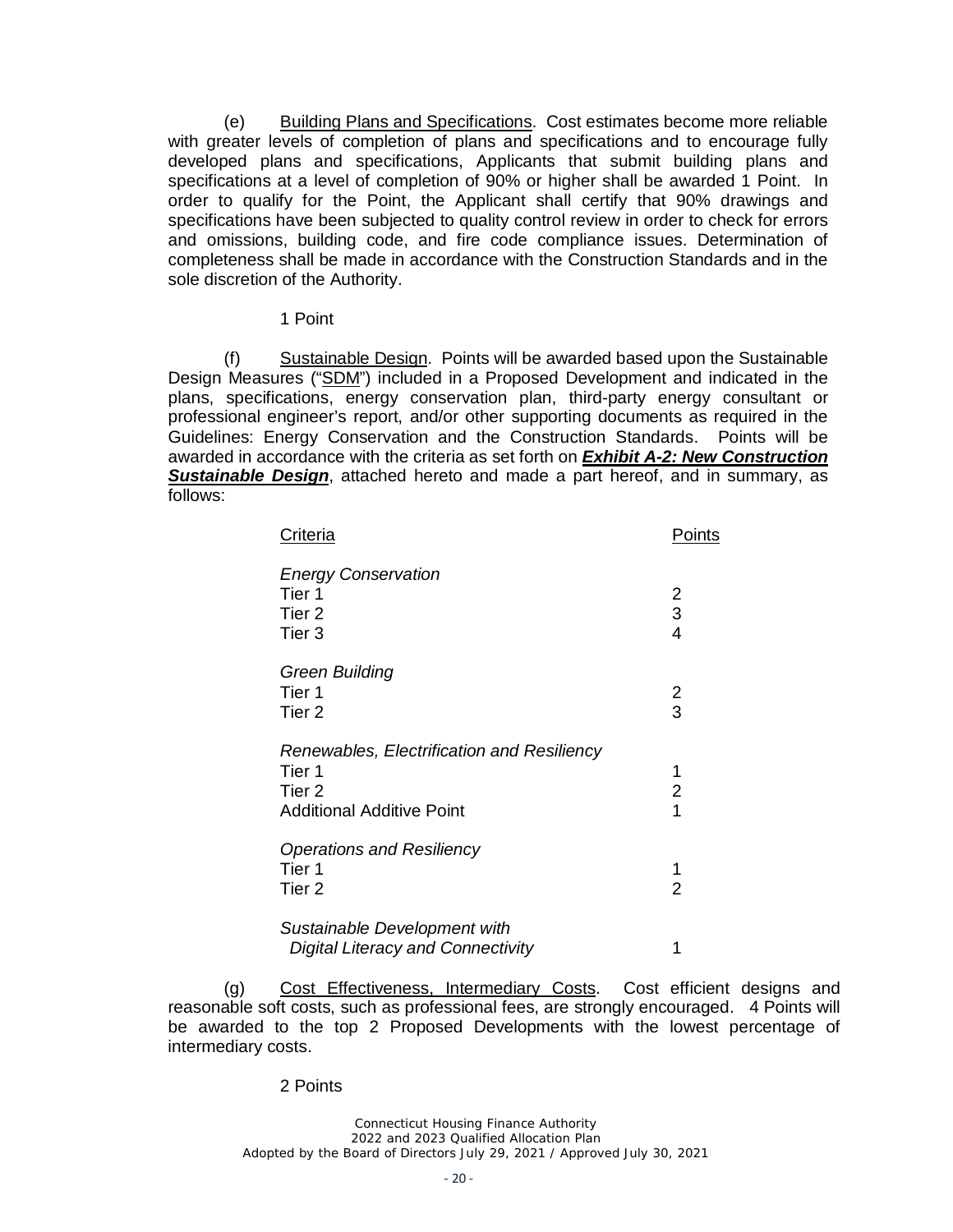#### **3.** *Local Impact***.**

(a) Priority Locations. Priority is afforded to Proposed Developments located in priority funding areas and 1 Point will be given for each of the following local impact criteria, as identified by the C&D Policies Plan for the subject property:

- (i) Designation as an Urban Area or Urban Cluster in the 2010 Census
- (ii) Boundaries that intersect a  $\frac{1}{2}$  mile buffer surrounding existing or planned mass-transit stations
- (iii) Existing or planned sewer service from an adopted Wastewater Facility Plan
- (iv) Existing or planned water service from an adopted Public Drinking Water Supply Plan
- (v) Local bus service provided 7 days a week within ½ mile of the proposed development as measured by a pedestrian's path

| Criteria                | Points   |
|-------------------------|----------|
| 5 Local Impact Criteria | 5 Points |
| 4 Local Impact Criteria | 4 Points |
| 3 Local Impact Criteria | 3 Points |
| 2 Local Impact Criteria | 2 Points |
| 1 Local Impact Criteria | 1 Point  |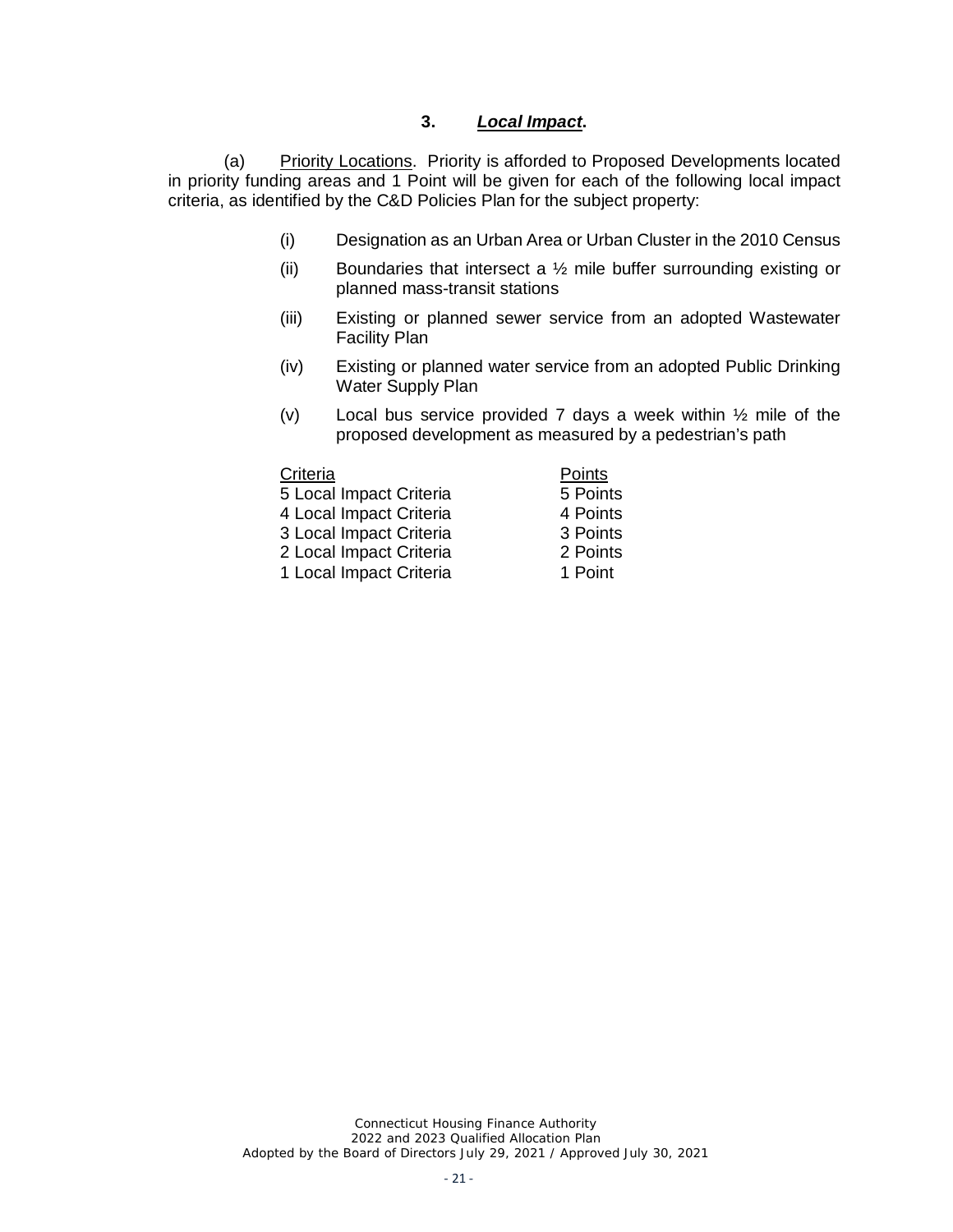(b) Transit-Oriented Development. "Transit Oriented Development", for purposes of the LIHTC Program, means the development of multi-family residential apartments within walking distance of public transportation stations serving rapid transit bus services or rail. (For the complete definition, please refer to the Glossary) Applicants shall provide maps evidencing the distance of a pedestrian's path to the transportation hub or transit station. Points are available up to a maximum of 4 Points and may be awarded based on the following criteria:

*Proximity to Transit*. Mixed income development located within a half mile of an existing station or hub along the CTfastrak corridor or the Hartford rail line, Shoreline East or MetroNorth's New Haven, New Canaan, Danbury and Waterbury lines, or other public transit facilities that meet transit supportive standards for land uses, built environment densities and walkable environments, in order to facilitate and encourage the use of those services:

#### 2 Points

*Proximity to Amenities*. Applicants may provide documentation of the driving distances calculated by Google Maps for the amenities described below. Routes must be drivable as of the application deadline. The measurements will be between the points closest to the site entrance, to or from the amenity entrance. For scattered site properties, the measurement will be from the location with the longest distance(s).

Private amenities accessible by residents within 2 miles of the Proposed Development including, without limitation, full service grocery stores, variety shopping, pharmacies, medical and dental facilities, hospitals, doctor's offices, clinics, day care facilities and banks.

1 Point

Public amenities accessible by residents within 2 miles of the Proposed Development including, without limitation, local bus service, parks owned and maintained by a local government containing, at a minimum, playground equipment, walking/bike trails, skating rink, basketball or tennis courts and/or other family activities listed on a map or website; schools and public libraries, community centers with scheduled activities, sports facility, swimming pool, botanical or other garden, or hiking trail which is the property of the municipality or the state.

#### 1 Point

(c) Family Developments. Proposed Developments must not be agerestricted, and must contain a mix of bedroom sizes, with more than 50% of the development's total units containing two or more bedrooms.

#### 1 Point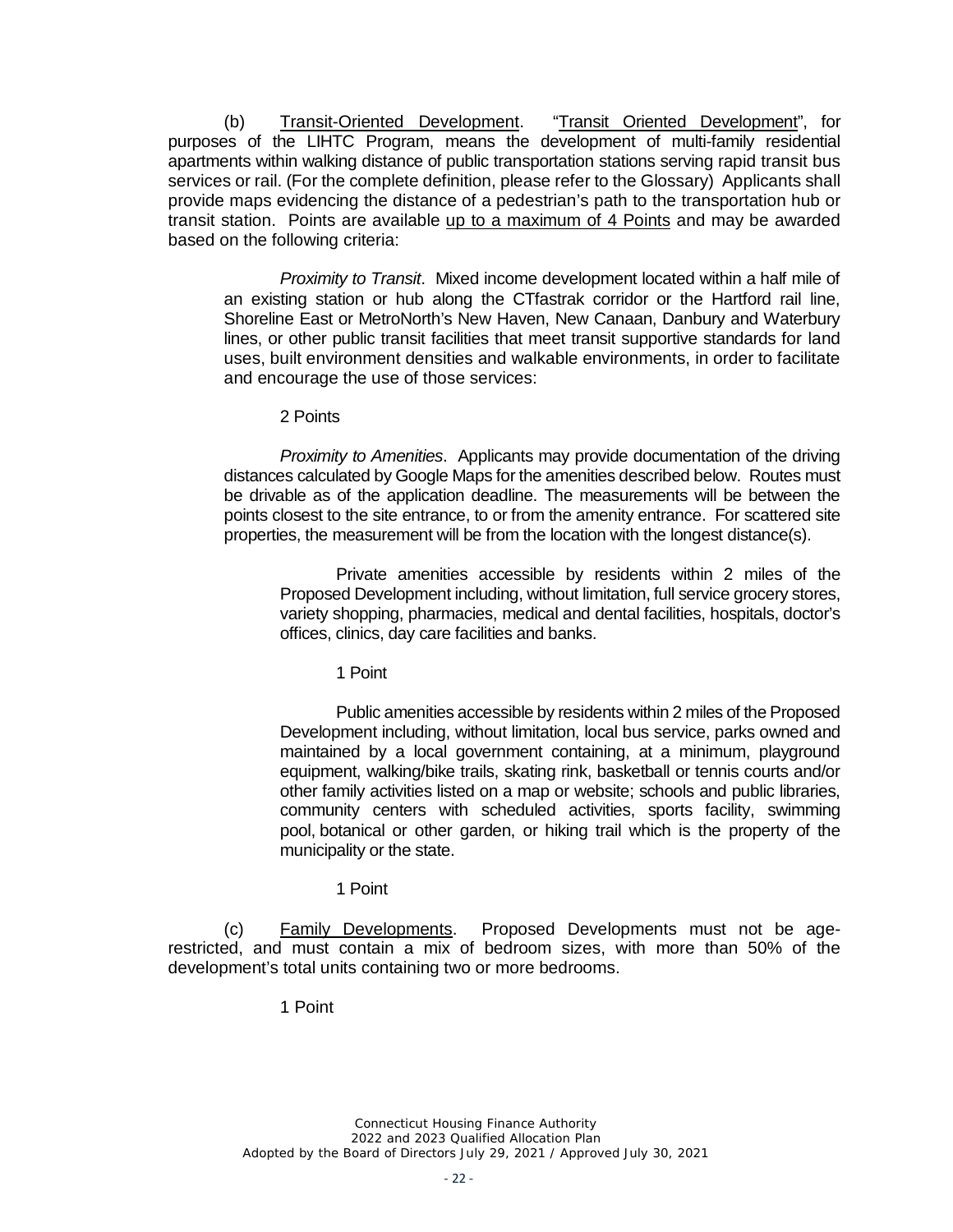(d) Signed Resident Participation Agreement. One Point shall be awarded to Completed Applications that include a signed agreement for resident participation, if signed agreements are applicable in accordance with Section 8-64c of the Connecticut General Statutes.

#### 1 Point

(e) Historic Place, Adaptive re-use, or Brownfield Development. 3 Points shall be awarded for Proposed Developments of new multifamily rental housing which involves: (i) renovation of a designated historic building(s), provided eligibility requires evidence of such designation, or (ii) renovation and adaptive re-use of vacant or abandoned nonresidential structure(s), which structures do not have to be historic, or (iii) remediation of brownfield site(s), provided such site(s) is included on a federal or state list of brownfield sites and/or has been awarded brownfield "clean-up" funds by a federal or state agency.

#### 3 Points

(f) Located in a Qualified Census Tract. One Point shall be awarded to a Proposed Development that is located in a QCT or, if determined by the Authority, a DDA and the development of which contributes to a concerted community revitalization plan. A copy of the community revitalization plan must be provided. (For definitions, please refer to the Glossary).

1 Point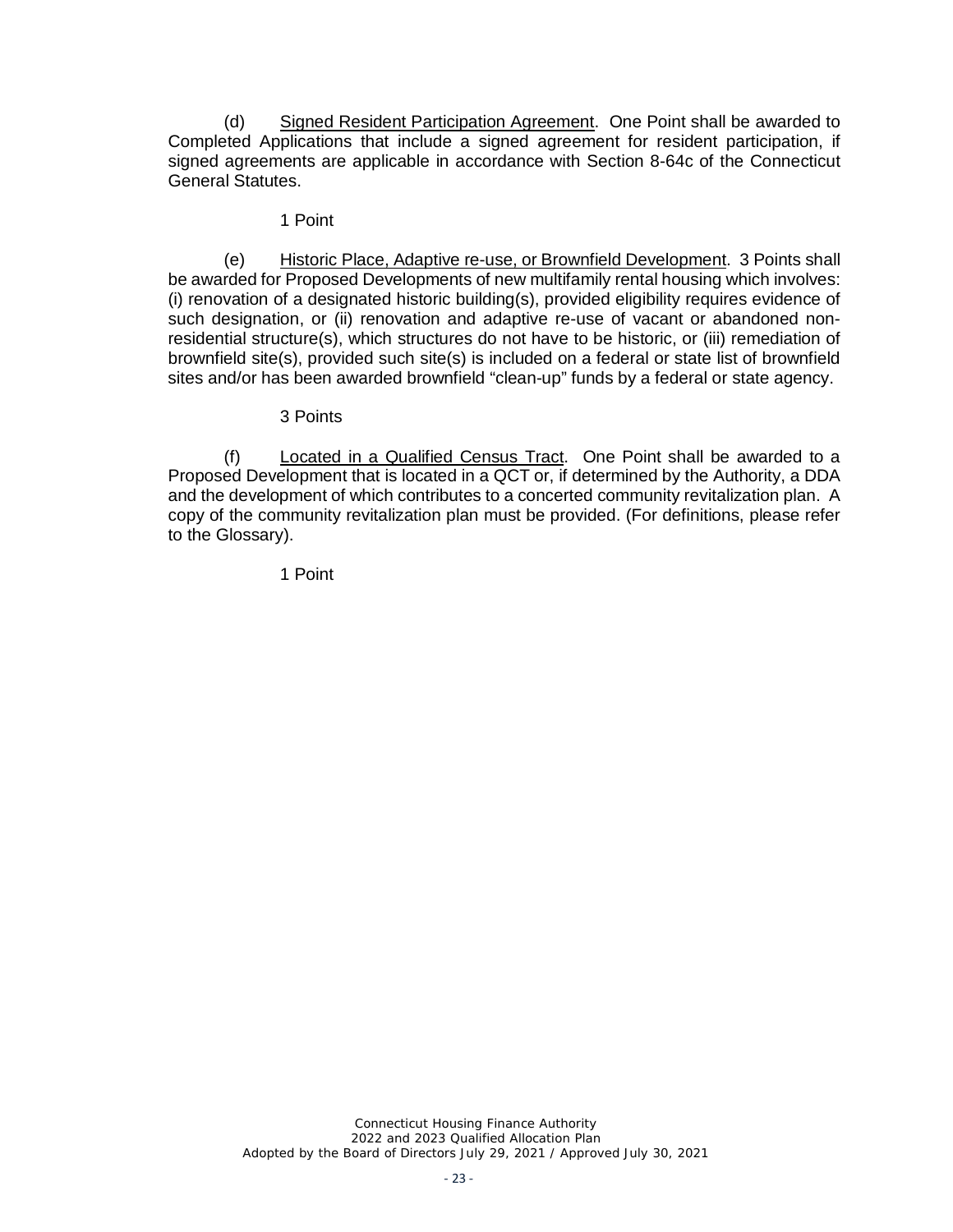(g) Concerted Community Revitalization Plan and/or Affordable Housing Plan. 3 Points shall be awarded to a Proposed Development that is part of a concerted community revitalization plan, as demonstrated by the criteria set forth in subsections (i) through (iv) below, and/or an affordable housing plan adopted in accordance with Section 8-30i of the Connecticut General Statutes. A plan adopted for a neighborhood revitalization zone (as defined in the Guidelines) that satisfies the following criteria will also be eligible for Points in this category.

3 Points

(i) As of the preliminary application deadline under this Plan, the State, municipality, or other regional, community or municipally-recognized organization or group formally adopted a concerted community revitalization plan to revitalize a defined geographic area which includes the site of the Proposed Development, *provided*, *however*, a standard land use or comprehensive plan will not be eligible unless it contains a specific revitalization component;

(ii) The State, municipality, or other regional, community or municipally-recognized organization or group certifies that no principal initiated the adopted concerted community revitalization plan (other than a public housing authority or a related entity);

(iii) The completion of the Proposed Development would contribute to one or more of the concerted community revitalization plan's stated goals; and

(iv) The State, municipality, or other regional, community or municipally-recognized organization or group has made, or is committed to making, specific investments in non-housing infrastructure, amenities, or services beyond the Proposed Development.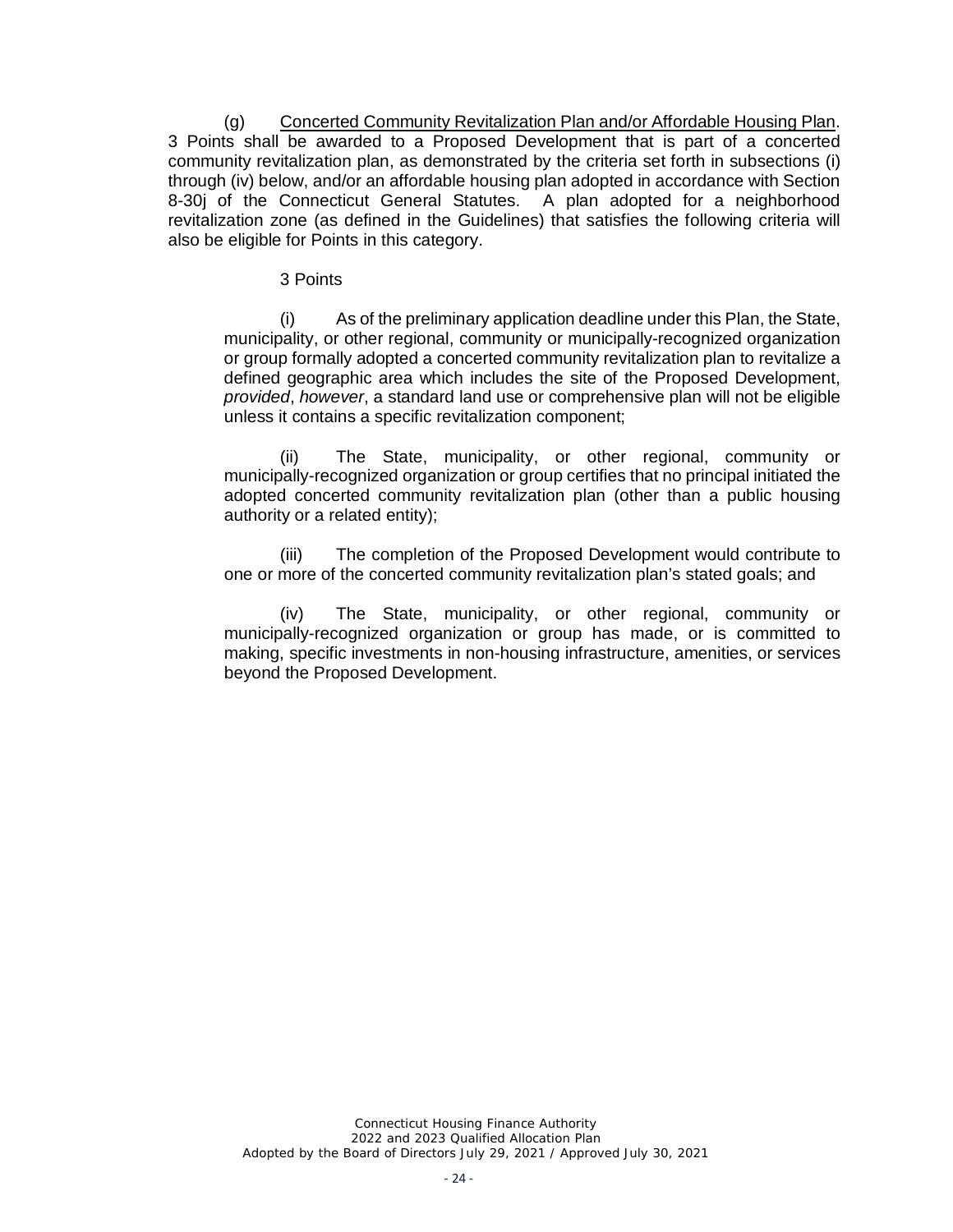#### **4.** *Opportunity Characteristics***.**

(a) Municipalities with Less Assisted and Deed Restricted Housing. Points shall be awarded to Proposed Developments located in a municipality where there is less than 10% assisted and deed restricted housing according to the definition in Section 8- 30g(k) of the Connecticut General Statutes and identified on the "*Affordable Housing Appeals Procedure List*" published by DOH.

#### 6 Points

(b) Development Located in Area of Opportunity. For purposes of the Plan, "Development Located in an Area of Opportunity" shall mean a Proposed Development with non-age restricted units of which more than 50% of the Proposed Development's total units contain two or more bedrooms, and that is located in a municipality with measured improvements in family outcomes in education, employment and neighborhood domains. Points will be awarded in accordance with DOH/Authority "*Opportunity Map*" published on the Authority's website, as follows. Please see the Opportunity Characteristics Guideline for further detail.

| <b>Census Tract Designations</b> | Points |
|----------------------------------|--------|
| Very High                        |        |
| High                             | 8      |
| Moderate                         | 6      |
| Low                              | 2      |
| Very Low                         |        |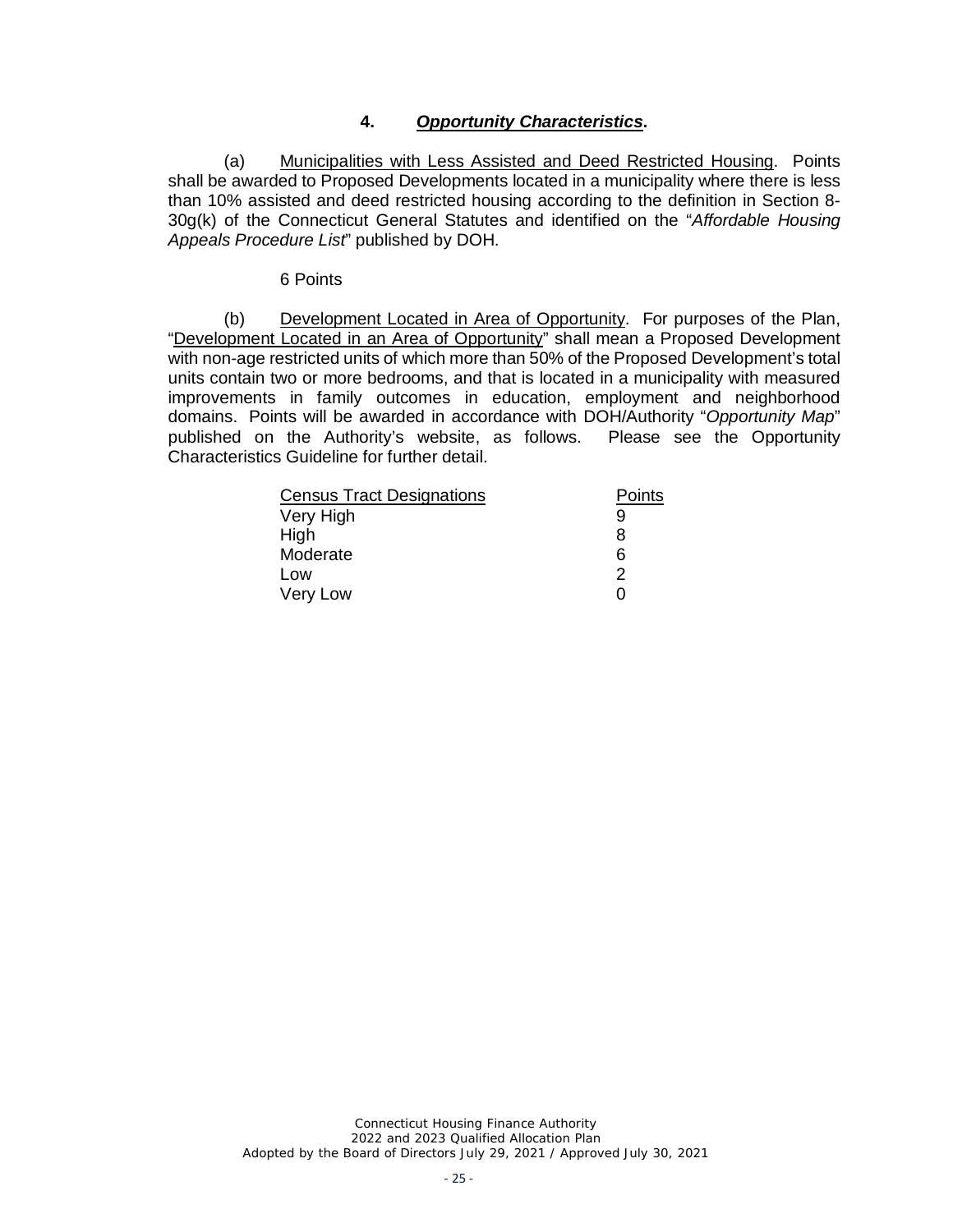#### **5.** *Qualifications & Experience***.**

(a) Experience of the Sponsor/Applicant/General Partner. The Authority will award Points for demonstrated experience of the sponsor, applicant, general partner or other manager of the Proposed Development's ownership entity ("GP"), either principal or entity, in successful LIHTC Program development(s) based on the scales below up to a maximum of 5 Points combined for the number of projects and the years of LIHTC Program experience. In order to be eligible for consideration, existing LIHTC Program projects must have a minimum of 5 years of operation since being placed in service. Applicants claiming Points for experience should include a list of developments, locations, and years placed in service. Notwithstanding the foregoing, an Applicant established as a joint venture which includes a partner, member or other joint venture participant with LIHTC Program experience may qualify for Points in this category upon the determination of the Authority, *provided*, *however*, such joint venture Applicant shall partner with a property management company with appropriate experience of managing LIHTC Program developments.

Number of LIHTC Program Projects: To use the scale, add the applicable Points for projects in operation more than 5 years. A maximum of 3 Points are possible in this category:

| Projects              | Points   |
|-----------------------|----------|
| $\geq 6$              | 3 Points |
| $\geq 4$ and $\lt 6$  | 2 Points |
| $\geq$ 2 and $\leq$ 4 | 1 Points |

Number of Years of LIHTC Program Experience: To use the scale, add the applicable Points for years of ownership. A maximum of 2 Points are possible in this category:

| Years of LIHTC<br><b>Program Experience</b> | Points   |
|---------------------------------------------|----------|
| $\geq 10$                                   | 2 Points |
| $\geq 5$ and $\leq 10$                      | 1 Point  |

(b) Developer/Sponsor Resources. Points will be awarded based upon the percentage of permanent Developer/Sponsor Resources to the project's permanent Total Development Resources (for additional information, please refer to the Glossary).

| Percentage of Resources | Points   |
|-------------------------|----------|
| $\geq 10\%$             | 3 Points |
| $≥ 5%$ and < 10%        | 2 Points |
| $< 5\%$                 | 0 Points |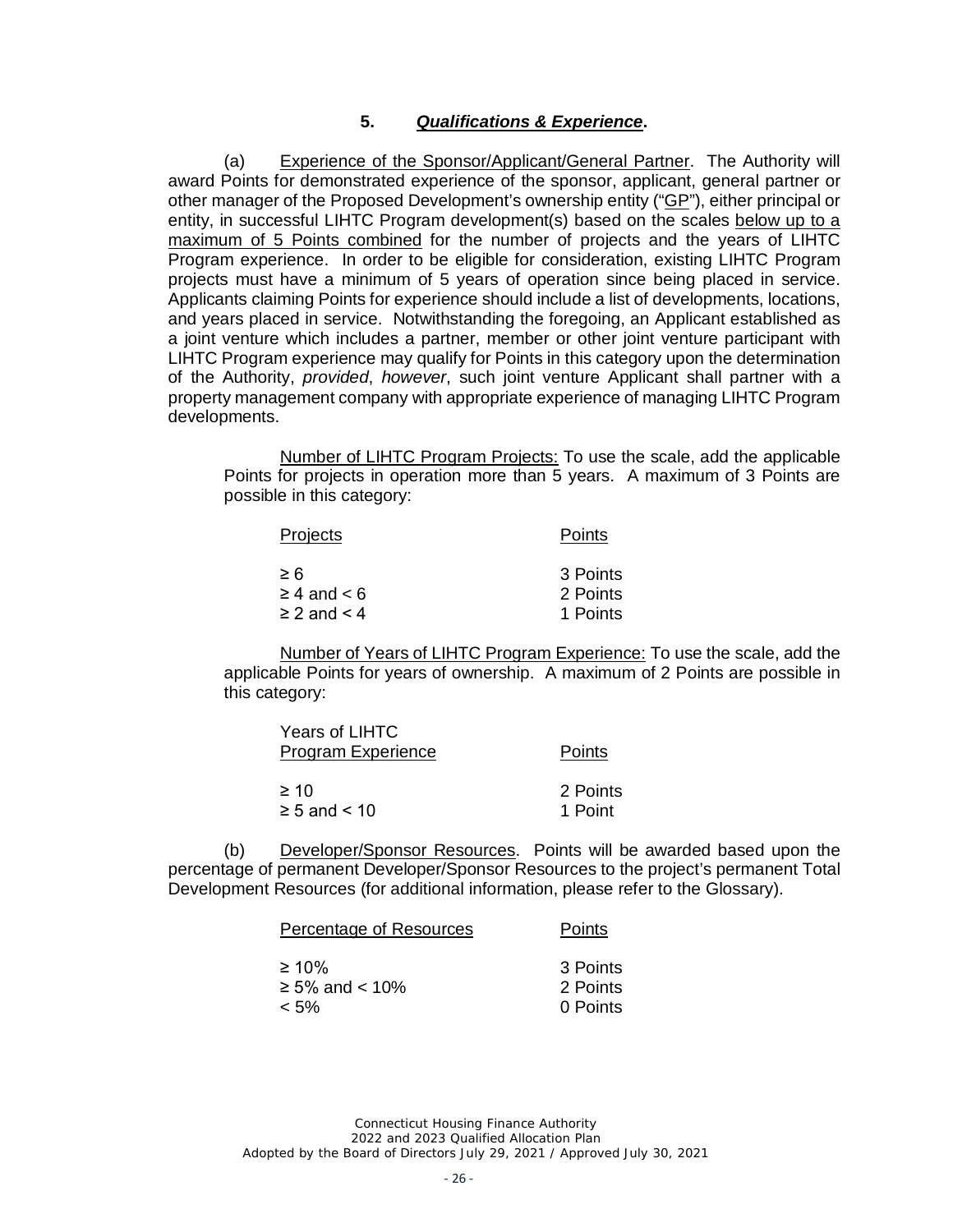(c) Women and Minority Participation. Women and/or minorities are encouraged to participate in the ownership, development, or management of the project. Points may be awarded if evidence is provided that the entity meets the Supplier Diversity Eligibility Requirements of the State of Connecticut relative to women- or minority-owned business entities ("MBE"). Please refer to State Department of Administrative Services guidance for complete information.

#### 2 Points

(d) Connecticut-Based General Contractor. Contractor is a State based organization whose principal place of business has been located in the State for a minimum of 3 years.

1 Point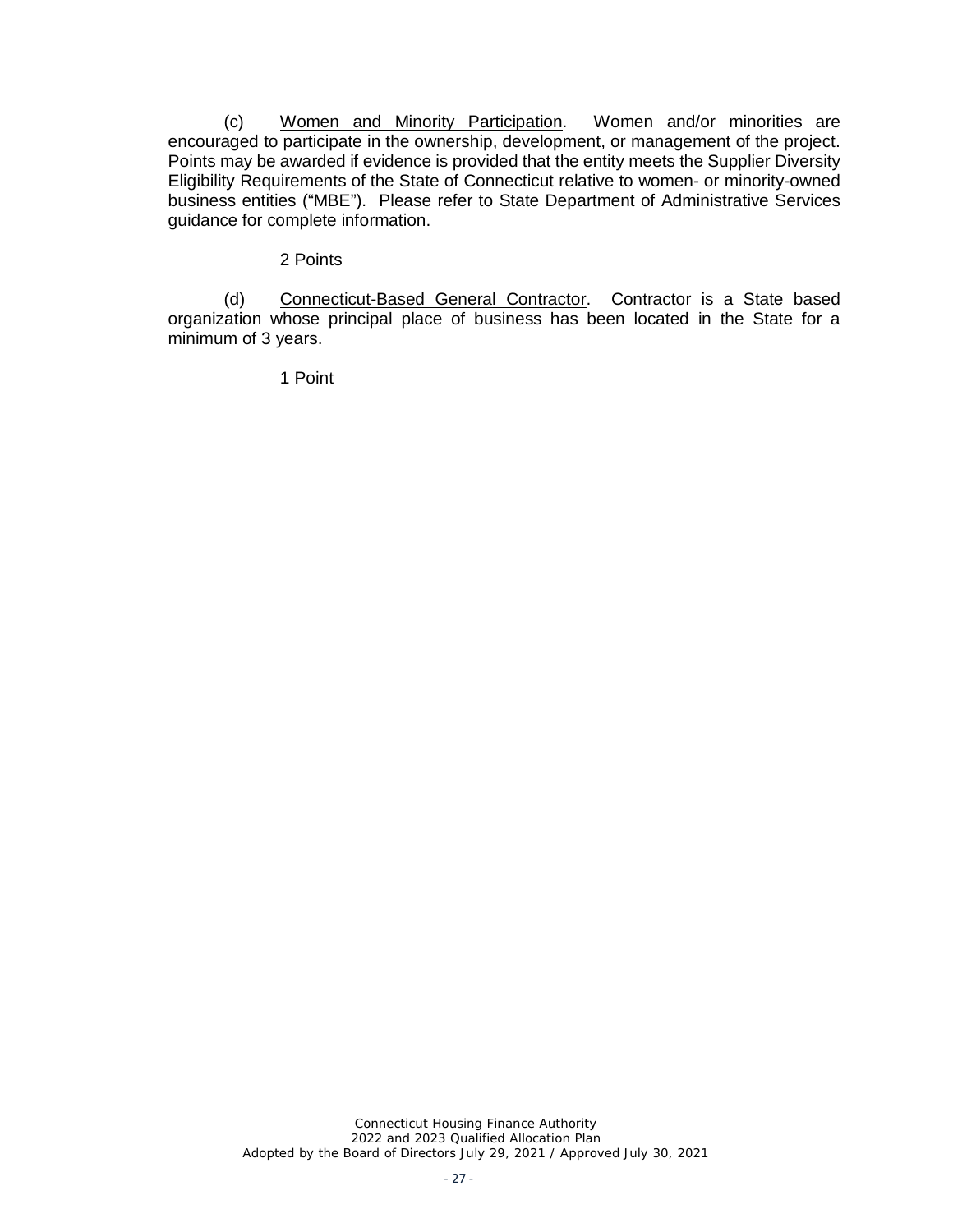# **IV. PROJECTS FINANCED WITH TAX-EXEMPT BONDS**

Applications made to the Authority for an allocation of 4% Credits in connection with proposed tax-exempt bond financing shall be subject to full compliance with the Basic Threshold Requirements and with applicable underwriting criteria adopted from time to time by the State and by the Authority. To the extent projects are financed with the proceeds of tax-exempt bonds subject to the annual volume cap limitation under Section 146 of the Code, such projects may receive an allocation of 4% Credits if fifty percent (50%) or more of the aggregate basis of a project (including land) is financed with the proceeds of such tax-exempt bonds, and the entire project may eligible for 4% Credits based on its qualified basis. The issuance of all 42(m) letters by the Authority for 4% Credit allocations shall be subject to a determination by the Authority that the proposed project complies with the Basic Threshold Requirements and is otherwise consistent with the Plan, such consistency being determined by the following:

- A. Application Criteria: Tax-exempt bond financed projects must comply with the Basic Threshold Requirements and the requirements set forth in the Procedures;
- B. Underwriting Criteria: Tax-exempt bond financed projects must also meet the underwriting criteria adopted from time to time by the State Bond Commission for multifamily rental housing financed with bonds issued pursuant to an allocation of volume cap authority approved by the State Bond Commission;
- C. Credit Limitation: 4% Credits available to tax-exempt bond financed projects are also limited to an amount necessary for the financial feasibility of the project, as set forth in Section 42(m)(2)(A) of the Code; and
- D. Debt Sizing: In accordance with the Section 42(m)(2)(A), all tax-exempt bond projects shall include proposed financing terms that deploy 4% Credits effectively and minimally relative to other proposed sources of funds in a Proposed Development as determined by the Authority in its discretion.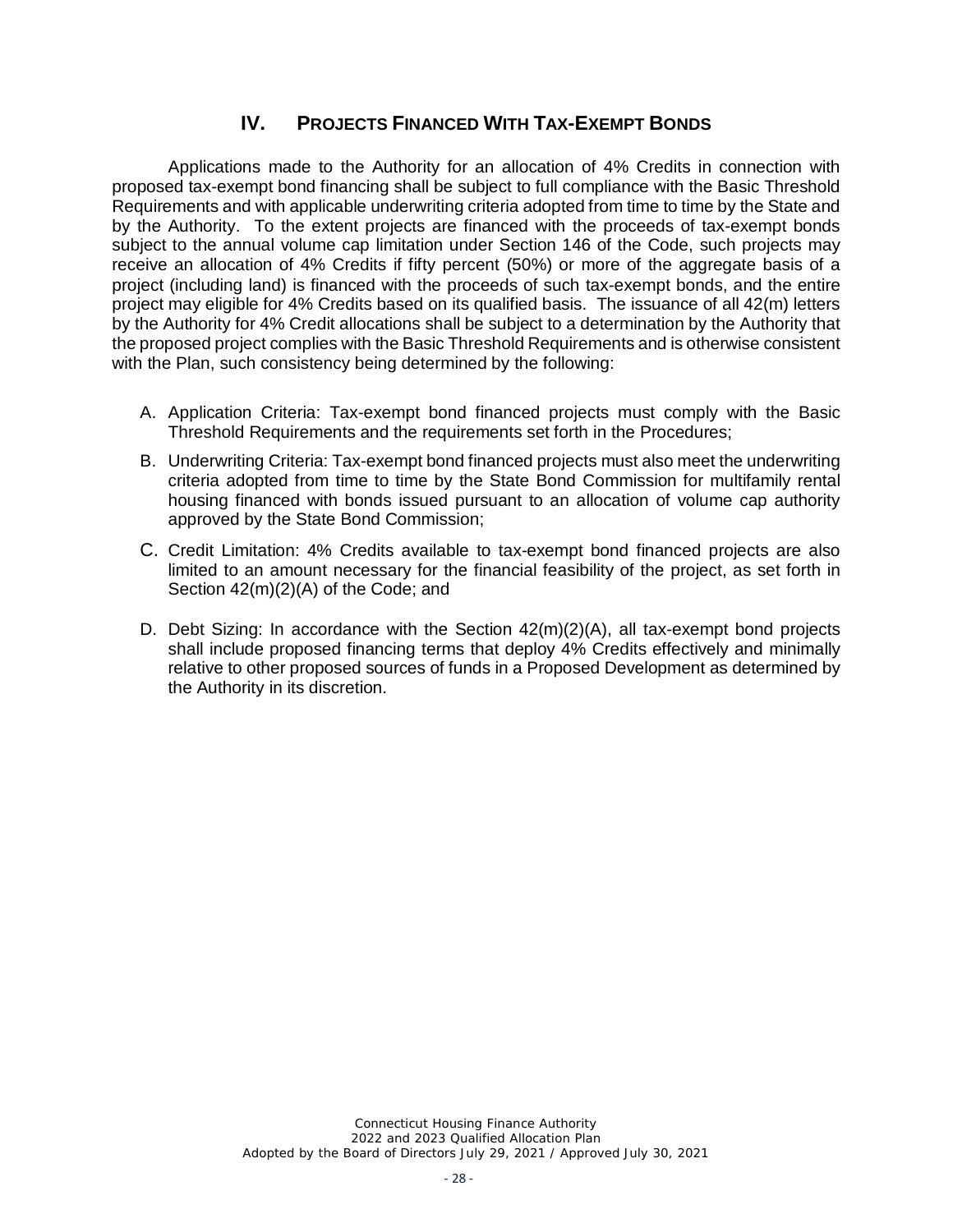# **V. TAX CREDIT COMPLIANCE MONITORING**

Section 42(m)(1)(B)(iii) of the Code requires that a qualified allocation plan provide a procedure the agency (or an agent or other private contractor of such agency, ("Authorized Delegate") will follow in monitoring for noncompliance with the provisions of Section 42 and to notify the IRS of such noncompliance. The compliance monitoring process will determine if a project is in compliance with the requirements of the LIHTC Program pursuant to Section 1.42-5 of the Treasury Regulations. The Authority's monitoring process is outlined in the Low-Income Housing Tax Credit Compliance Manual which can be downloaded from the Authorized Delegate's website. Please refer to the Compliance Manual for detailed monitoring information. The Authority's compliance monitoring requirements apply to all tax credit projects, including those financed with tax-exempt bonds. The IRS has published guidance for state housing credit agencies, Guide for Completing Form 8823, Low-Income Housing Credit Agencies Report of Noncompliance or Building Disposition, effective January 2011. The purpose of the Guide is to standardize the treatment of non-compliance issues and it includes instructions for completing Form 8823 and guidelines for determining noncompliance and reporting dispositions. If an owner fails to comply with the requirements of the Code and the Regulations promulgated thereunder, the Authority will notify the IRS of such noncompliance by filing Form 8823. Owners and management agents of developments placing in service are required to attend the Authority's Tax Credit Compliance Monitoring Conference at least six months prior to the first building's Placed-In-Service date. However, if the owner and agent have previously attended this Conference, within the last three years, the attendance requirement may be waived with Authority approval.

## **A. Recordkeeping and Record Retention**

Under the recordkeeping provision of Reg. Section 1.42-5 (b), the owner must keep records for each building in the project for each year in the compliance period. Under the record retention provision, Section 1.42-5 (b)(3), owners are required to keep all records for each building for a minimum of six years after the due date (with extensions) for filing the federal income tax return for that year. The original records for the first year of the credit period must be retained for at least six years beyond the due date (with extensions) (21 years) for filing the Federal income tax return for the last year of the compliance period of the building. Duplicate copies of first year files should be kept at an accessible and secure off-site location. Copies may be scanned, retained in a PDF file or recoded on a compact disc. The owner of a LIHTC project must retain the original local health, safety, or building code violation reports or notices that were issued by the State or local government unit for the Authority's inspection and submit copies with the annual certification.

#### **B. Certification and Review Provisions**

The owner of the tax credit project must certify at least annually to the Authority that for the preceding 12-month period the project met certain requirements. The Authority will review at least 20% of low income tenant files at least once every three years. New projects will be reviewed within two years following the year the last building in the project is placed in service. The required reports, certifications, and forms can be found at the Authorized Delegate's website. Annual reporting must be submitted throughout the Extended Use Period of the project. The Authority or its designee will require annual certification that the developer/owner has provided, and will continue to provide, items for which an awarded Proposed Development received Points. Additionally, the Authority or its designee will require annual certification that the developer/owner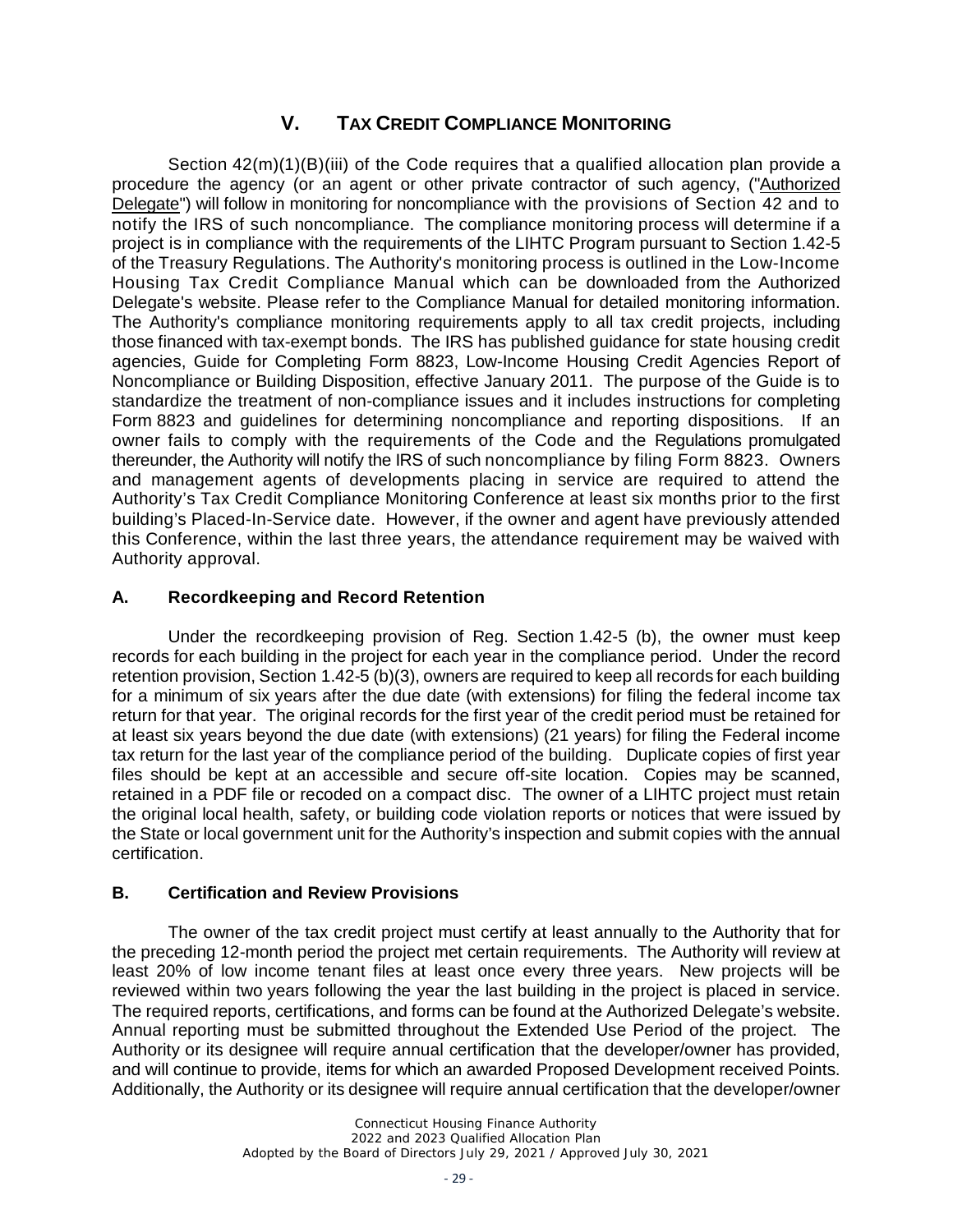has complied with all requirements of the Violence Against Women Act (VAWA). Guidance and references are provided on the Authority's website.

## **C. Inspection Provision**

At least once every three years the Authority or its designee will perform an on-site inspection of the project including site, building exteriors, building systems, units, and common areas. At least 20% of the project's low-income units will be inspected using standards governed by HUD and Uniform Physical Condition Standards (UPCS). These standards require properties to be in decent, safe and sanitary condition, and in good repair. The Authority or its designee will periodically perform Quality Assurance monitoring for supportive housing units pledged by a developer/owner in its development project. Monitoring visits during which the monitoring agency will review files, interview staff and meet with tenants to assess compliance are more fully described in the current Supportive Housing Guideline.

#### **D. Notification of Noncompliance**

The Authority is required to provide prompt written notice to the owner when the Authority does not receive the required certifications and other forms; does not receive or is not permitted to inspect the tenant income certifications, supporting documentation and rent records; or discovers by inspection, review or in some other manner that the project is not in compliance with the provisions of Section 42. The correction period, established by the Authority, is 30 days from the date of the notice. The Authority is required to file Form 8823 Low-Income Housing Credit Agencies Report of Noncompliance or Building Disposition with the IRS.

## **E. Compliance Monitoring Fees**

Projects allocated Tax Credits are required to pay an upfront Tax Credit Servicing Fee in the amount of 8% of the annual allocation. The Authority reserves the right to make adjustments to annual monitoring fees due to increased monitoring requirements and or costs.

### **F. Asset Management Fees**

The Authority will perform Asset Management functions throughout the compliance period on projects receiving American Recovery and Reinvestment Act (ARRA) funding through the Tax Credit Assistance Program (aka TCAP), 1602 Program: Payments to States for Low-Income Housing Projects in Lieu of Low-Income Housing Tax Credits (aka Section 1602 or TCEP) or other new federal credit exchange program funding. The Asset Management Fee charged for projects receiving any of the ARRA funding sources shall be \$5,000 annually.

## **G. Other**

The Authority reserves the right to revise compliance monitoring policies and procedures as required by Section 42 of the Code, including other guidance published by the IRS. The 2008 HERA Law requires the Authority to report tenant data to HUD annually, including tenant race, ethnicity, family composition, age, income, use of rental assistance or other similar assistance, disability status, and monthly rental payments. Please refer to the Authority's Compliance Monitoring Manual for detailed monitoring requirements. It can be found at www.spectrumlihtc.com.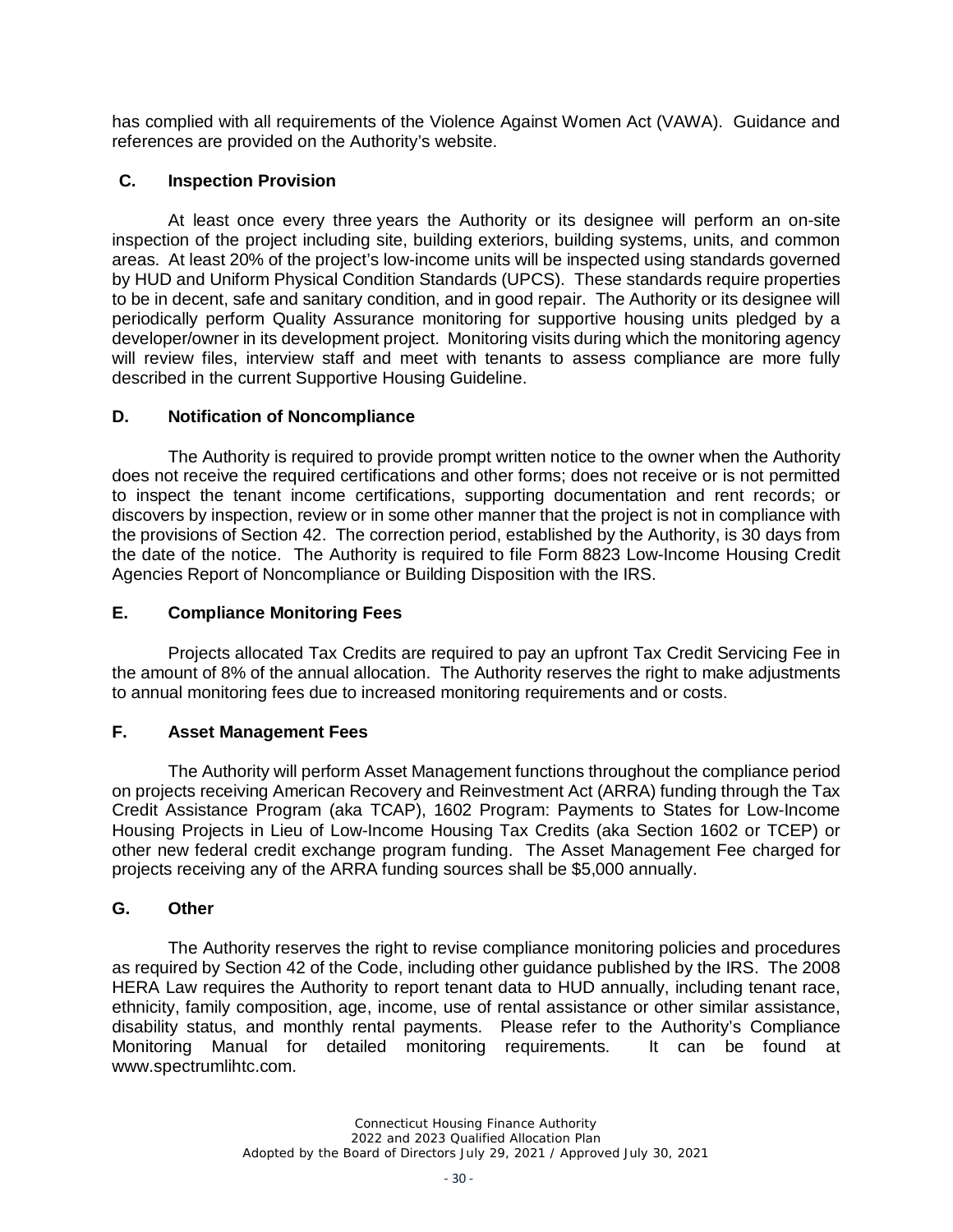#### **H. Liability & Delegation**

Compliance with the requirements of Section 42 of the Code is the responsibility of the owner of the building for which the Credits were allocated. The Authority's obligation to monitor for compliance with the requirements of Section 42 of the Code does not make the Authority liable for an owner's noncompliance. The Authority may choose to delegate all or a portion of its compliance monitoring responsibilities to an agent or other private contractor, Authorized Delegate. The option, if chosen, does not relieve the Authority of its obligation to notify the IRS of noncompliance. The Authority may also delegate some or all of its compliance monitoring responsibilities to another state agency. The delegation may include the responsibility of notifying the IRS on noncompliance.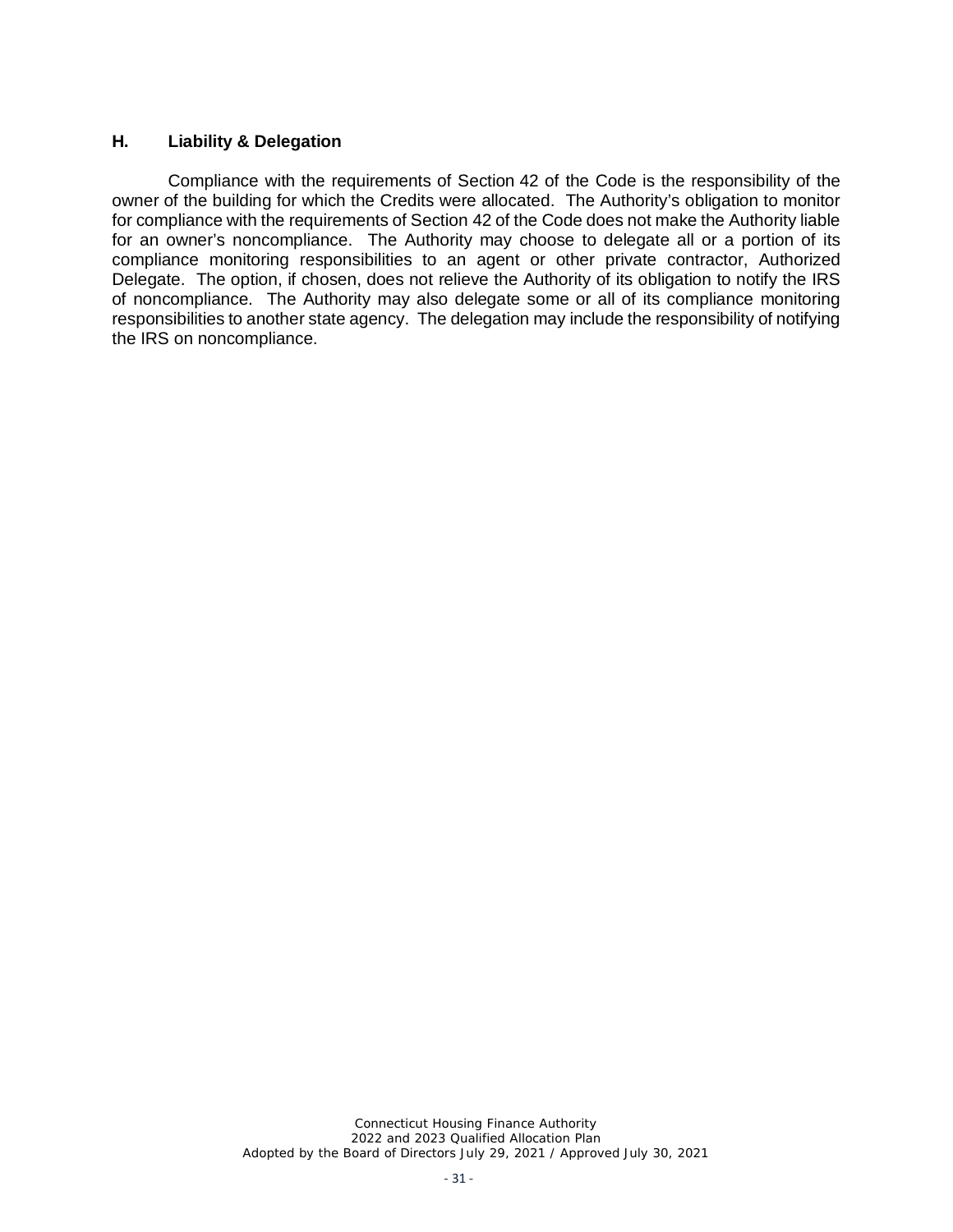*Exhibit A-1 Sustainable Design Measures: Preservation*

*Exhibit A-2 Sustainable Design Measures: New Construction*

*Connecticut Housing Finance Authority 2022 and 2023 Qualified Allocation Plan Adopted by the Board of Directors July 29, 2021 / Approved July 30, 2021*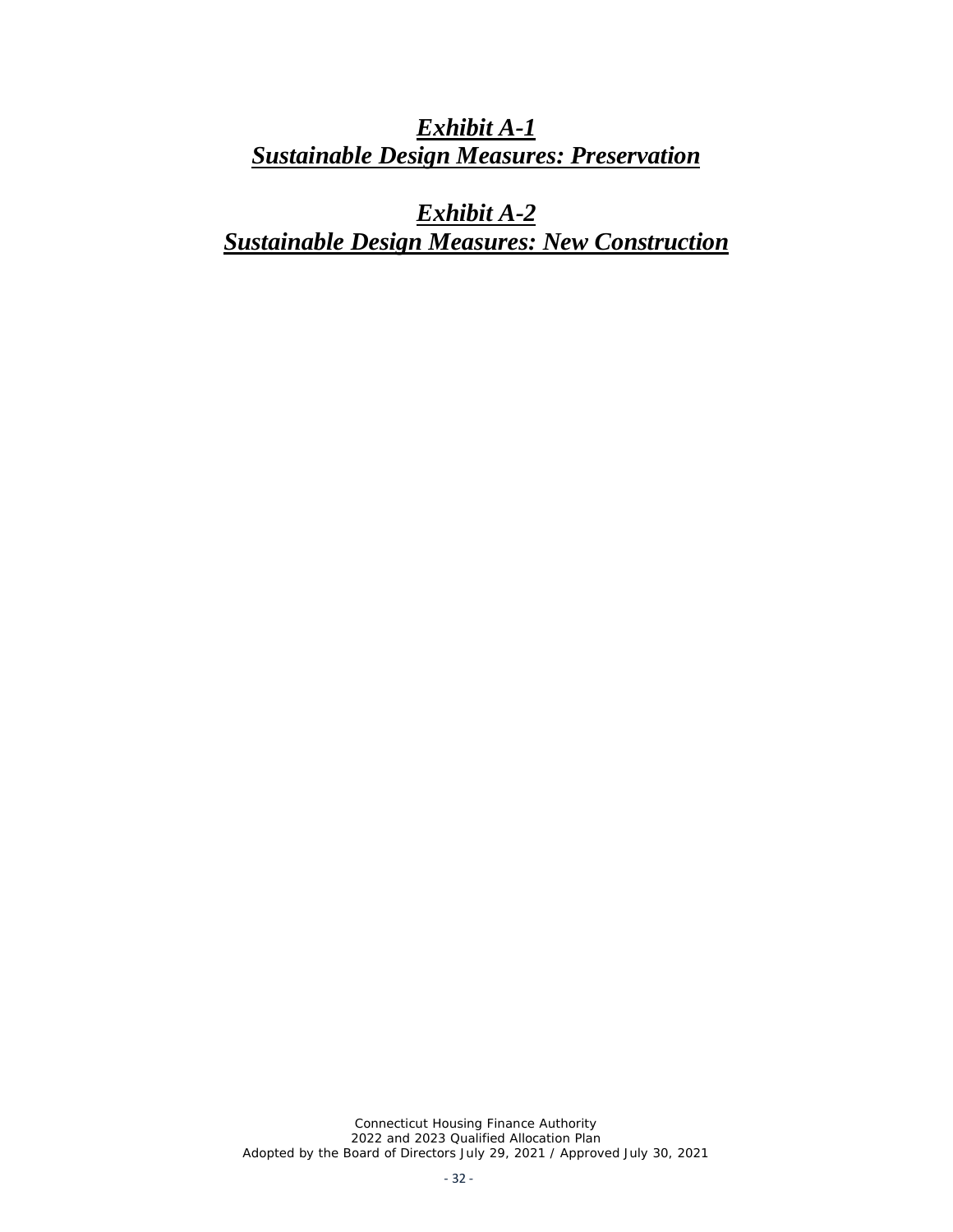



# Sustainable Design Measures: Preservation

LIHTC applications for preservation will require a scope of work, including recommendations from the Energy consultant for the highest energy efficiency and sustainability design measures appropriate for the development. CHFA will expect the proposal to contain the following items to the extent appropriate and practical for the property.

- Benchmarking EPA's Energy Star Portfolio Manager
- Energy Conservation
	- o Average HERS Index ≤70; OR

≥30% reduction in pre-rehab energy use

- Green Building
	- o Enterprise Green Communities 2020 (EGC 2020); OR
	- o National Green Building Standard (NGBS ); OR
	- o Leadership in Energy and Environmental Design (LEED)
- PV system to offset annual energy demand for site interior common area lighting (onsite or offsite renewables) - Complete feasibility study and analysis of return on investment in consultation with CT Green Bank
- Backup power to provide resiliency to Critical Systems, Emergency Lighting, and Access to Potable Water
- Commissioning
- High-speed Broadband access to units

# Definitions:

# Benchmarking:

Benchmarking is the practice of comparing the measured performance of a device, process, facility, or organization to itself, its peers, or established norms, with the goal of informing and motivating performance improvement. When applied to building energy use, benchmarking serves as a mechanism to measure energy performance of a single building over time, relative to other similar buildings, or to modeled simulations of a reference building built to a specific standard (such as an energy code).

Recommendation is to upload project energy and water performance data in Energy Star Portfolio Manager, an online utility benchmarking platform, annually for at least five years from time of construction completion and provide CHFA access to the data.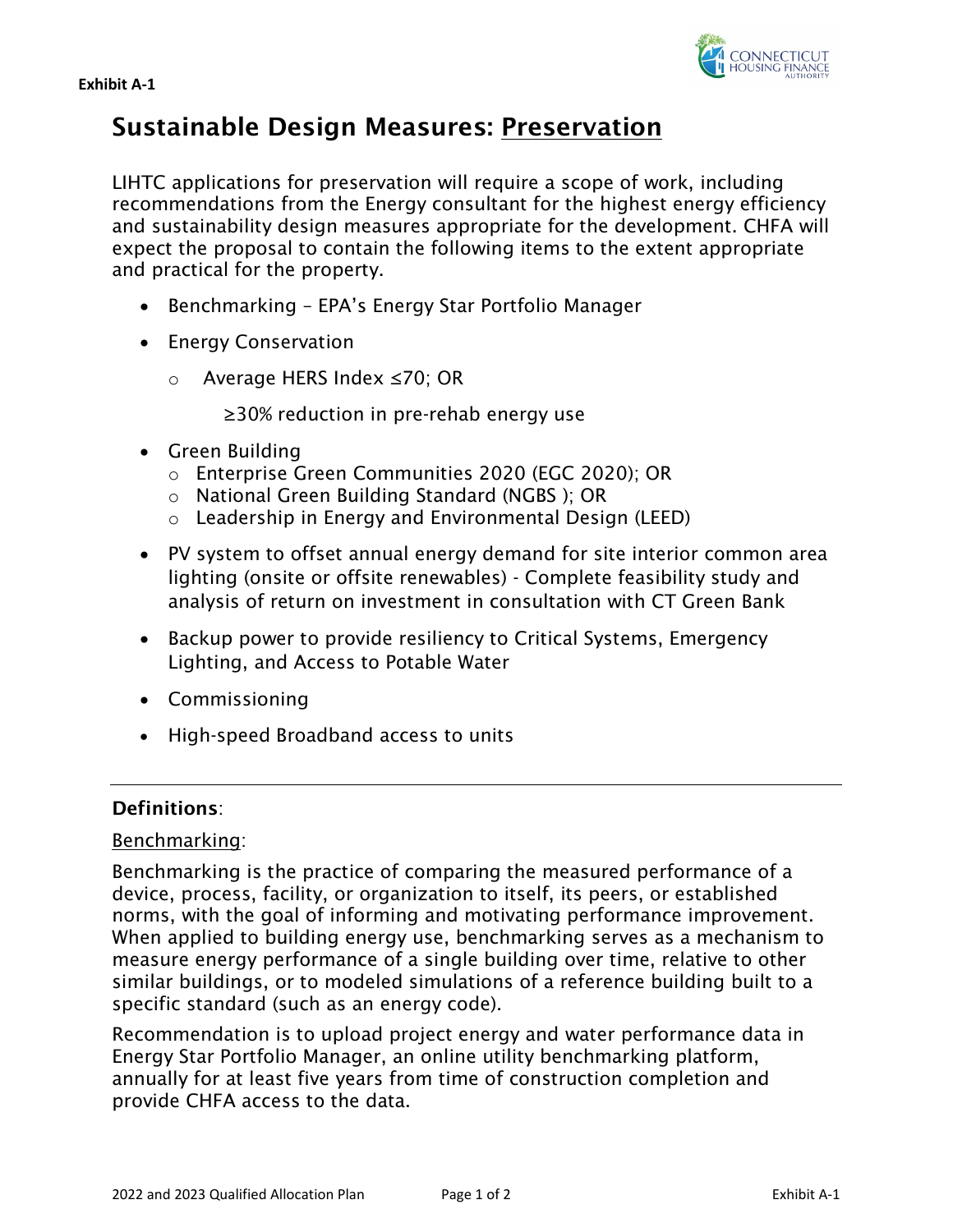

# Commissioning:

Commissioning is the professional practice that ensures buildings are delivered according to the Owner's Project Requirements (OPR). Buildings that are properly commissioned typically have fewer change orders, tend to be more energy efficient, and have lower operation and maintenance cost. The documentation of the commissioning process provides the foundation for correctly benchmarking the baseline energy consumption of the facility. Commissioning ensures that the new building operates initially as the owner intended and that building staff are prepared to operate and maintain its systems and equipment.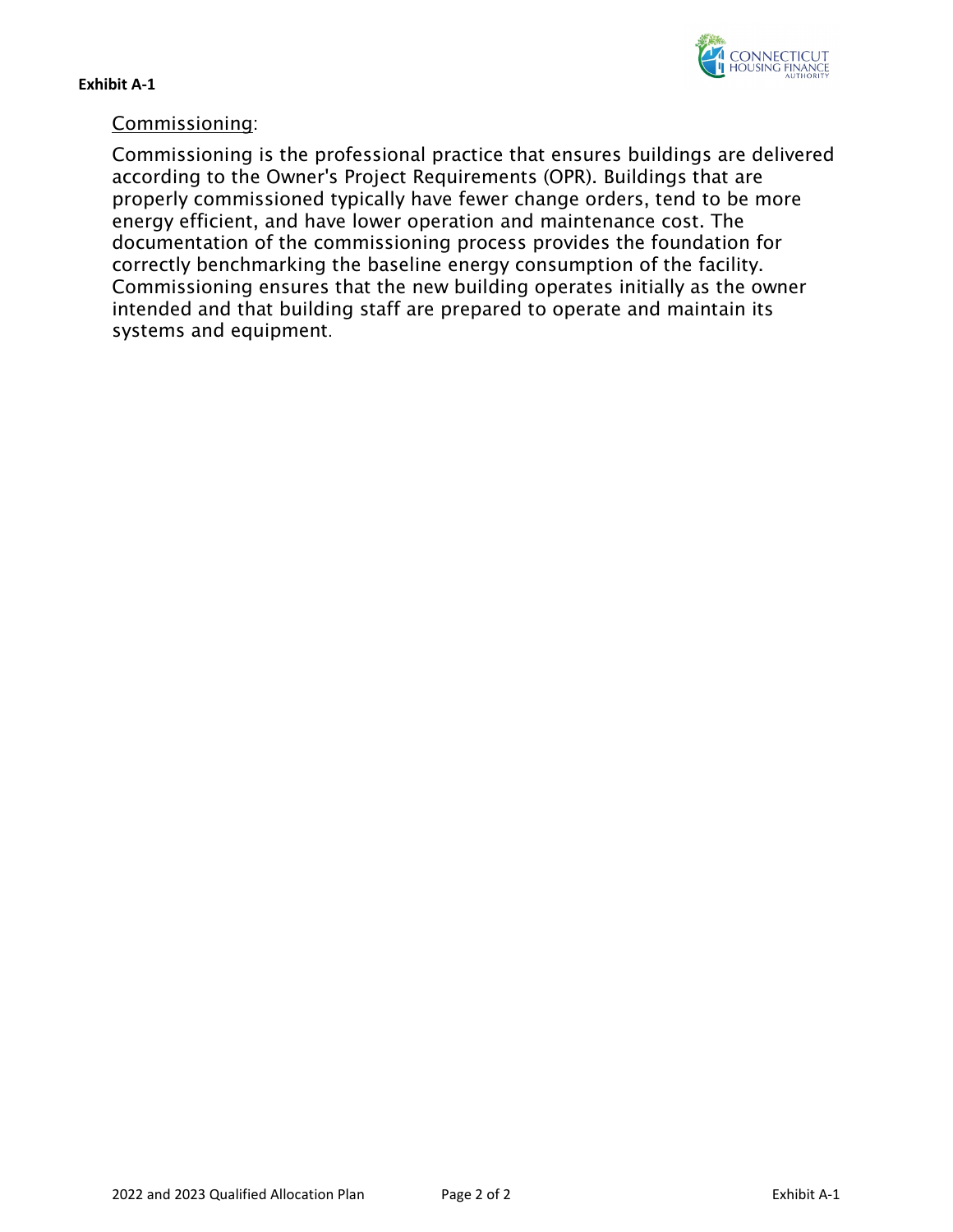



# Sustainability Design Measures: New Construction

*Benchmarking with EPA's Energy Star Portfolio Manager is a prerequisite for all Sustainability points*

# Energy Conservation

Prerequisites:

- DOE Zero Energy Ready Home Certification
- Balanced ventilation

| Criteria                                                       | <b>Points</b> |
|----------------------------------------------------------------|---------------|
| Tier 1                                                         |               |
| Average HERS Index $\leq$ 50; OR                               |               |
| Average % below ENERGY STAR Target Index $\geq$ 15%            |               |
| Tier 2                                                         |               |
| Average HERS Index $\leq 46$ ; OR                              | 3             |
| Average % below ENERGY STAR Target Index ≥25%                  |               |
| Tier 3                                                         |               |
| Average HERS Index ≤42; OR                                     |               |
| Average % below ENERGY STAR Target Index ≥35%; OR              | 4             |
| Passive House; OR                                              |               |
| International Living Future Institute (ILFI) Zero Energy Ready |               |

Notes:

- All HERS scores are excluding renewables
- For the purposes of meeting ZERH prerequisite and tier evaluation, projects receiving Historic Tax Credits and subject to SHPO/NPS restrictions may use projected HERS ratings in which the affected envelope assemblies are modeled according to CHFA Design Standards.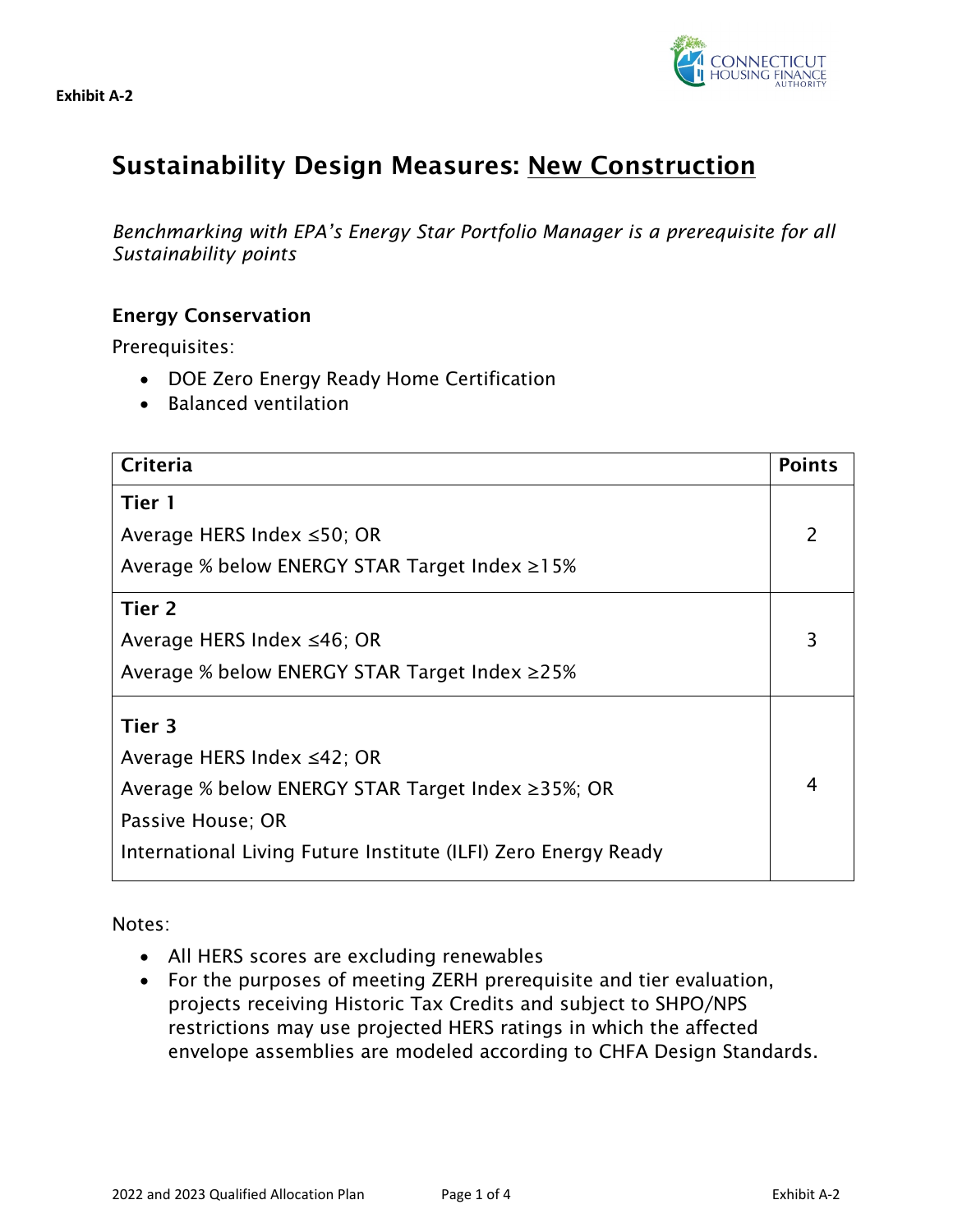

# Green Building

| Criteria                                                          | <b>Points</b>  |
|-------------------------------------------------------------------|----------------|
| Tier 1                                                            |                |
| Enterprise Green Communities 2020 (EGC 2020); OR                  | $\overline{2}$ |
| National Green Building Standard (NGBS) Gold; OR                  |                |
| Leadership in Energy and Environmental Design (LEED) Gold         |                |
| Tier 2                                                            |                |
| National Green Building Standard (NGBS) Emerald; OR               | 3              |
| Leadership in Energy and Environmental Design (LEED) Platinum; OR |                |
| Living Building Challenge (LBC) Core Ready                        |                |

# Renewables, Electrification and Resiliency

| Criteria                                                                                                                                                    | <b>Points</b> |
|-------------------------------------------------------------------------------------------------------------------------------------------------------------|---------------|
| Tier 1                                                                                                                                                      |               |
| PV system to offset $\geq$ 75% of the annual energy demand for site and<br>interior common area lighting.                                                   |               |
| Tier 2                                                                                                                                                      |               |
| PV system to offset $\geq$ 90% of the annual energy demand for site and<br>interior common area lighting; AND                                               |               |
| All-Electric Buildings (excludes backup generator); AND                                                                                                     | 2             |
| Backup Power to provide resiliency to Critical Systems, Emergency<br>Lighting, and Access to Potable Water                                                  |               |
| <b>Additional Additive Point</b>                                                                                                                            |               |
| All-Electric Buildings; AND                                                                                                                                 |               |
| Battery storage systems or fuel cell to serve as backup power to<br>provide resiliency Critical Systems, Emergency Lighting, and Access to<br>Potable Water |               |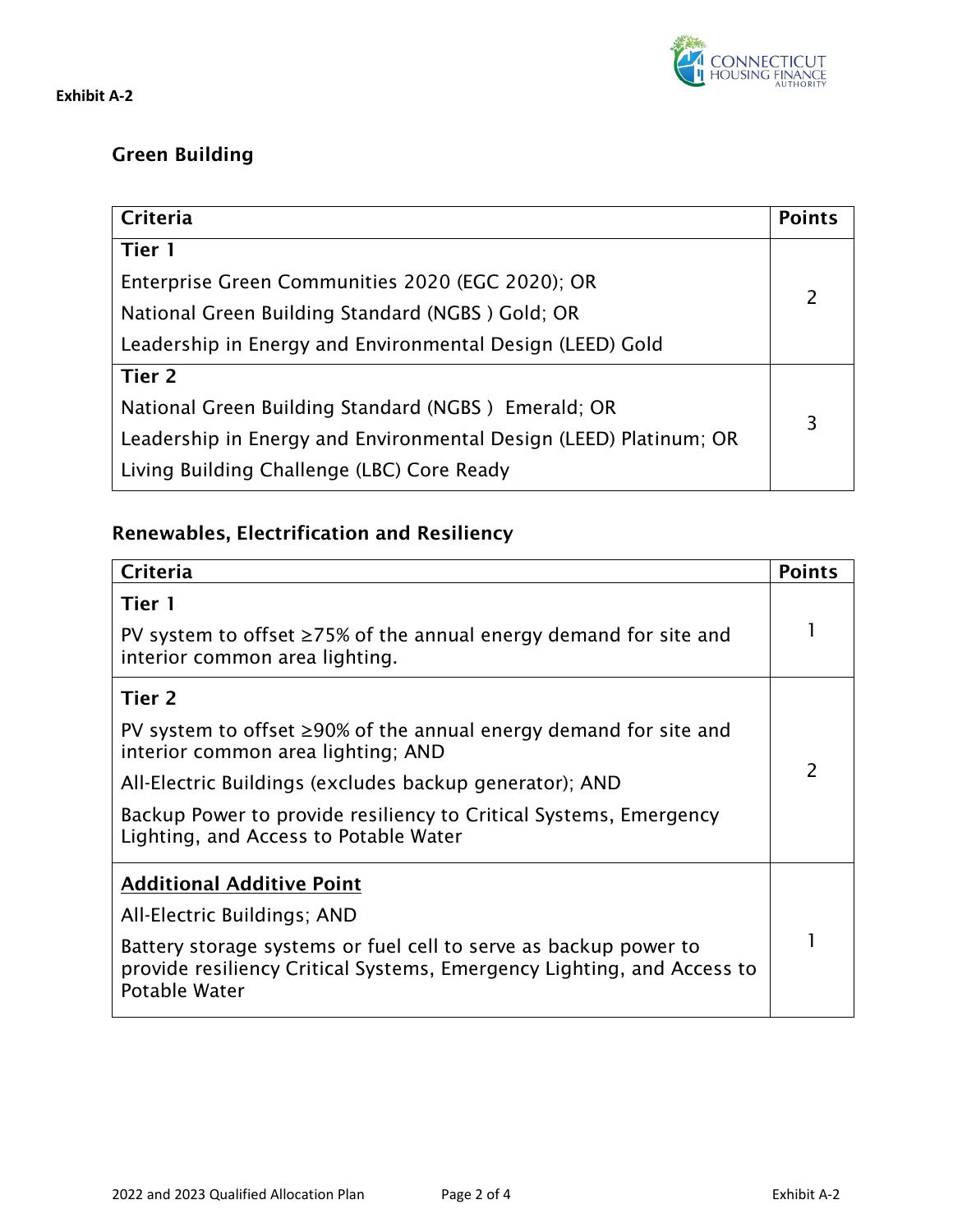**CONNECTICUT**<br>HOUSING FINANCE

**Exhibit A-2**

# Operations and Resiliency

| Criteria                                                                                           | <b>Points</b> |
|----------------------------------------------------------------------------------------------------|---------------|
| Tier 1                                                                                             |               |
| Owner Paid Utilities (to cover usage for- heating, cooling & hot<br>water at a minimum); AND       |               |
| Commissioning                                                                                      |               |
| Tier 2                                                                                             |               |
| Owner Paid Utilities (to cover usage for- heating, cooling & hot<br>water at a minimum); AND       | $\mathcal{P}$ |
| Commissioning; AND                                                                                 |               |
| Backup power to resiliency to Critical Systems, Emergency Lighting,<br>and Access to Potable Water |               |

# Sustainable development with Digital Literacy and Connectivity

| Criteria                             | <b>Points</b> |
|--------------------------------------|---------------|
| High-speed Broadband access to units |               |

# Definitions:

## Benchmarking:

Benchmarking is the practice of comparing the measured performance of a device, process, facility, or organization to itself, its peers, or established norms, with the goal of informing and motivating performance improvement. When applied to building energy use, benchmarking serves as a mechanism to measure energy performance of a single building over time, relative to other similar buildings, or to modeled simulations of a reference building built to a specific standard (such as an energy code).

Recommendation is to upload project energy and water performance data in Energy Star Portfolio Manager, an online utility benchmarking platform annually for at least five years from time of construction completion and provide CHFA access to the data.